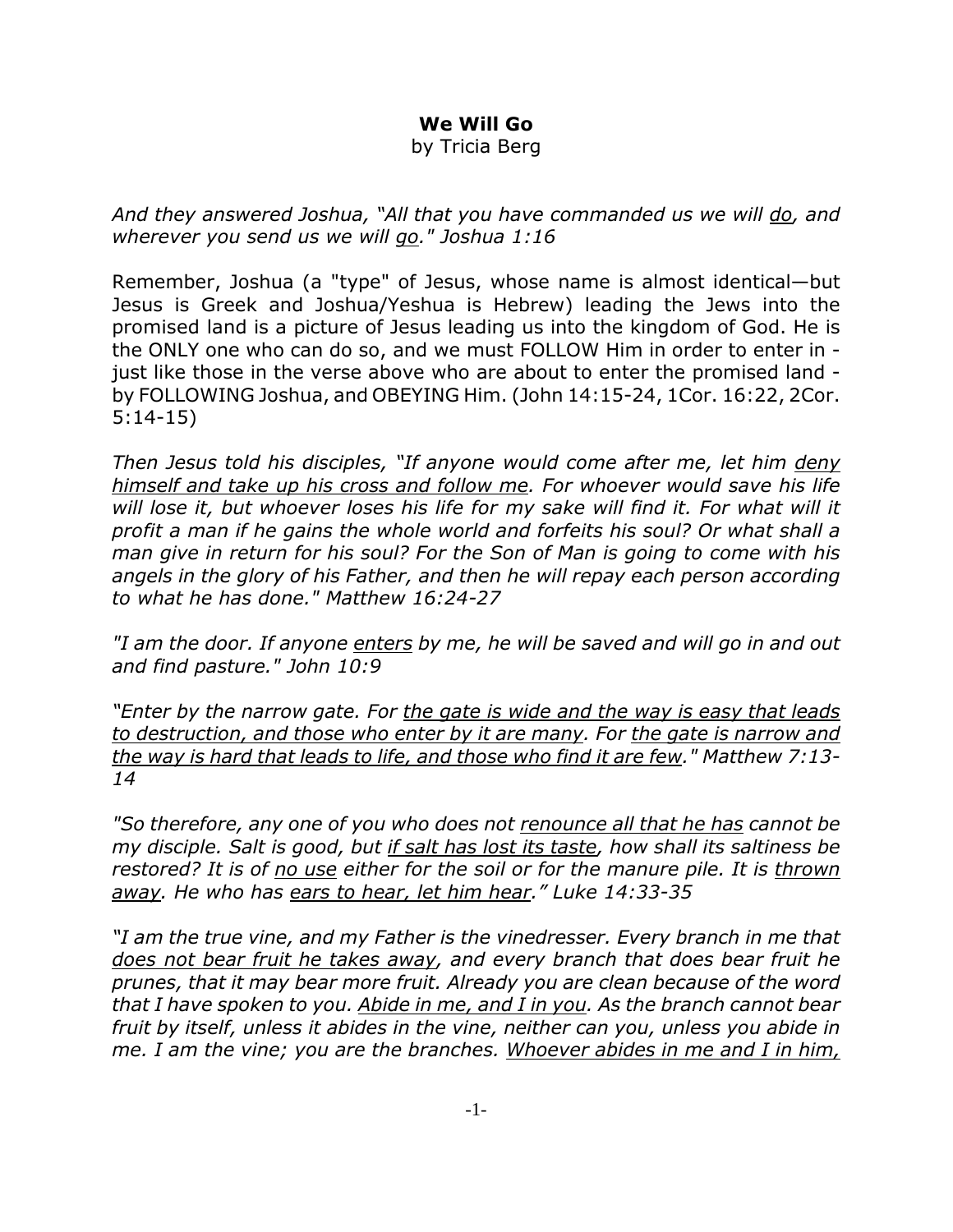*he it is that bears much fruit, for apart from me you can do nothing. If anyone does not abide in me he is thrown away like a branch and withers; and the branches are gathered, thrown into the fire, and burned. If you abide in me, and my words abide in you, ask whatever you wish, and it will be done for you. By this my Father is glorified, that you bear much fruit and so prove to be my disciples. As the Father has loved me, so have I loved you. Abide in my love. If you keep my commandments, you will abide in my love, just as I have kept my Father's commandments and abide in his love. These things I have spoken to you, that my joy may be in you, and that your joy may be full. This is my commandment, that you love one another as I have loved you. Greater love has no one than this, that someone lay down his life for his friends. You are my friends if you do what I command you. No longer do I call you servants, for the servant does not know what his master is doing; but I have called you friends, for all that I have heard from my Father I have made known to you. You did not choose me, but I chose you and appointed you that you should go and bear fruit and that your fruit should abide, so that whatever you ask the Father in my name, he may give it to you. These things I command you, so that you will love one another. If the world hates you, know that it has hated me before it hated you. If you were of the world, the world would love you as its own; but because you are not of the world, but I chose you out of the world, therefore the world hates you. Remember the word that I said to you: 'A servant is not greater than his master.' If they persecuted me, they will also persecute you. If they kept my word, they will also keep yours. But all these things they will do to you on account of my name, because they do not know him who sent me." John 15:1-21*

*"Blessed are those who are persecuted for righteousness' sake, for theirs is the kingdom of heaven. Blessed are you when others revile you and persecute you and utter all kinds of evil against you falsely on my account. Rejoice and be glad, for your reward is great in heaven, for so they persecuted the prophets who were before you. You are the salt of the earth, but if salt has lost its taste, how shall its saltiness be restored? It is no longer good for anything except to be thrown out and trampled under people's feet. You are the light of the world. A city set on a hill cannot be hidden. Nor do people light a lamp and put it under a basket, but on a stand, and it gives light to all in the house. In the same way, let your light shine before others, so that they may see your good works and give glory to your Father who is in heaven. Do not think that I have come to abolish the Law or the Prophets; I have not come to abolish them but to fulfill them. For truly, I say to you, until heaven and earth pass away, not an iota, not a dot, will pass from the Law until all is accomplished. Therefore whoever relaxes one of the least of these commandments and teaches others to do the same will be called least in the kingdom of heaven, but whoever does them and*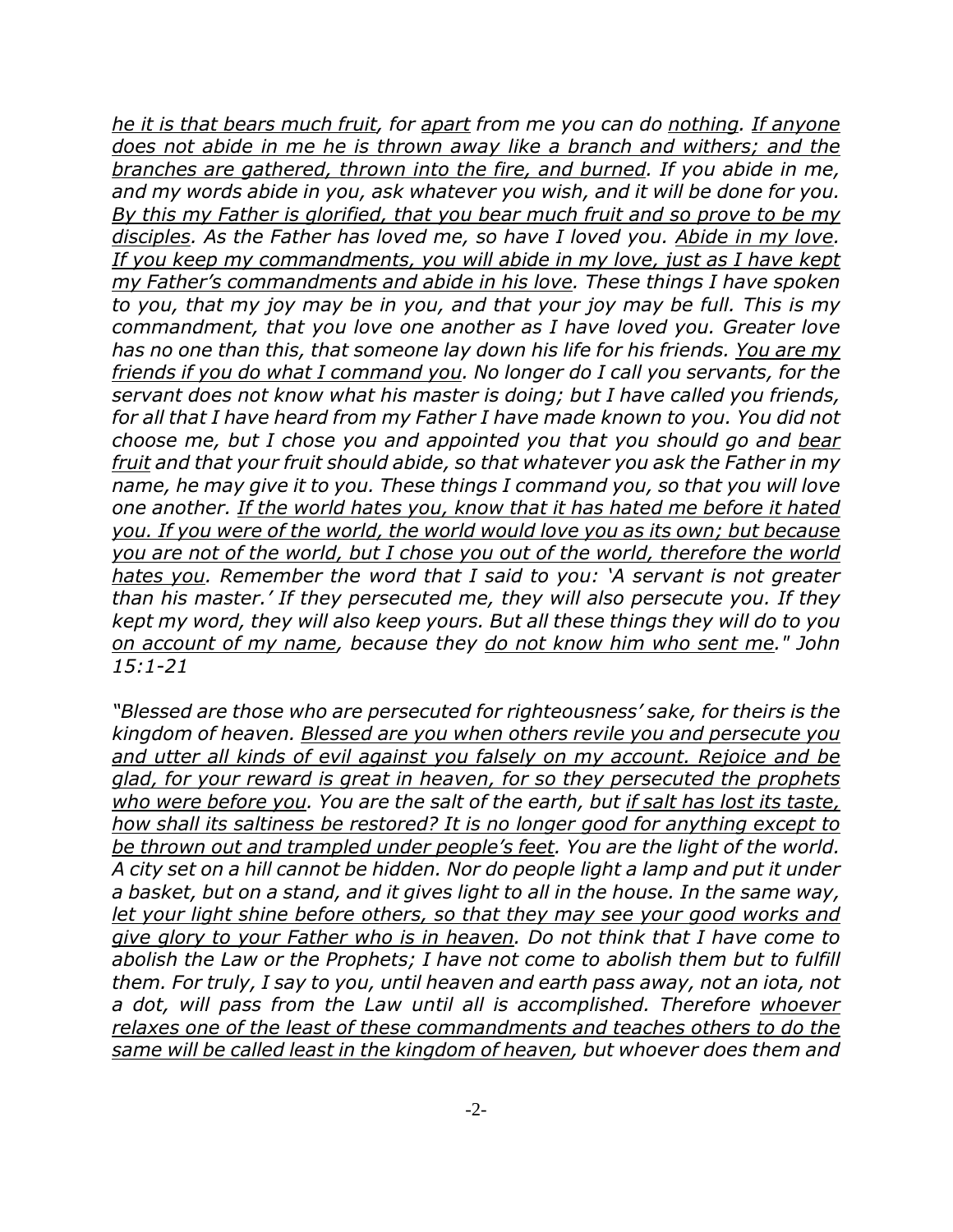*teaches them will be called great in the kingdom of heaven. For I tell you, unless your righteousness exceeds that of the scribes and Pharisees, you will never enter the kingdom of heaven." Matthew 5:10-20*

Also remember, the commandments Jesus gave us to obey were summarized into two. They are not burdensome, because we love Him. The very Spirit who gave us life and who testifies that we are born again children of God dwells within those of us who belong to Him enables us to desire and do His will. (Phil. 2:12-16, Rom. 8:9, Gal. 5:16-25, 1John 5:1-5, John 6:63, 1John 5:10-12, 1John 4:13)

*And one of the scribes came up and heard them disputing with one another, and seeing that he answered them well, asked him, "Which commandment is the most important of all?" Jesus answered, "The most important is, 'Hear, O Israel: The Lord our God, the Lord is one. And you shall love the Lord your God with all your heart and with all your soul and with all your mind and with all your strength.' The second is this: 'You shall love your neighbor as yourself.' There is no other commandment greater than these." And the scribe said to him, "You are right, Teacher. You have truly said that he is one, and there is no other besides him. And to love him with all the heart and with all the understanding and with all the strength, and to love one's neighbor as oneself, is much more than all whole burnt offerings and sacrifices." And when Jesus saw that he answered wisely, he said to him, "You are not far from the kingdom of God." And after that no one dared to ask him any more questions. Mark 12:28-34*

*Owe no one anything, except to love each other, for the one who loves another has fulfilled the law. For the commandments, "You shall not commit adultery, You shall not murder, You shall not steal, You shall not covet," and any other commandment, are summed up in this word: "You shall love your neighbor as yourself." Love does no wrong to a neighbor; therefore love is the fulfilling of the law. Romans 13:8-10*

However, this isn't a license to sin and call it "grace." (Jude 1:4, 16, 2Pet. 2:9- 10, 13-14)

*So speak and so act as those who are to be judged under the law of liberty. James 2:12*

*Or do you presume on the riches of his kindness and forbearance and patience, not knowing that God's kindness is meant to lead you to repentance? But because of your hard and impenitent heart you are storing up wrath for yourself*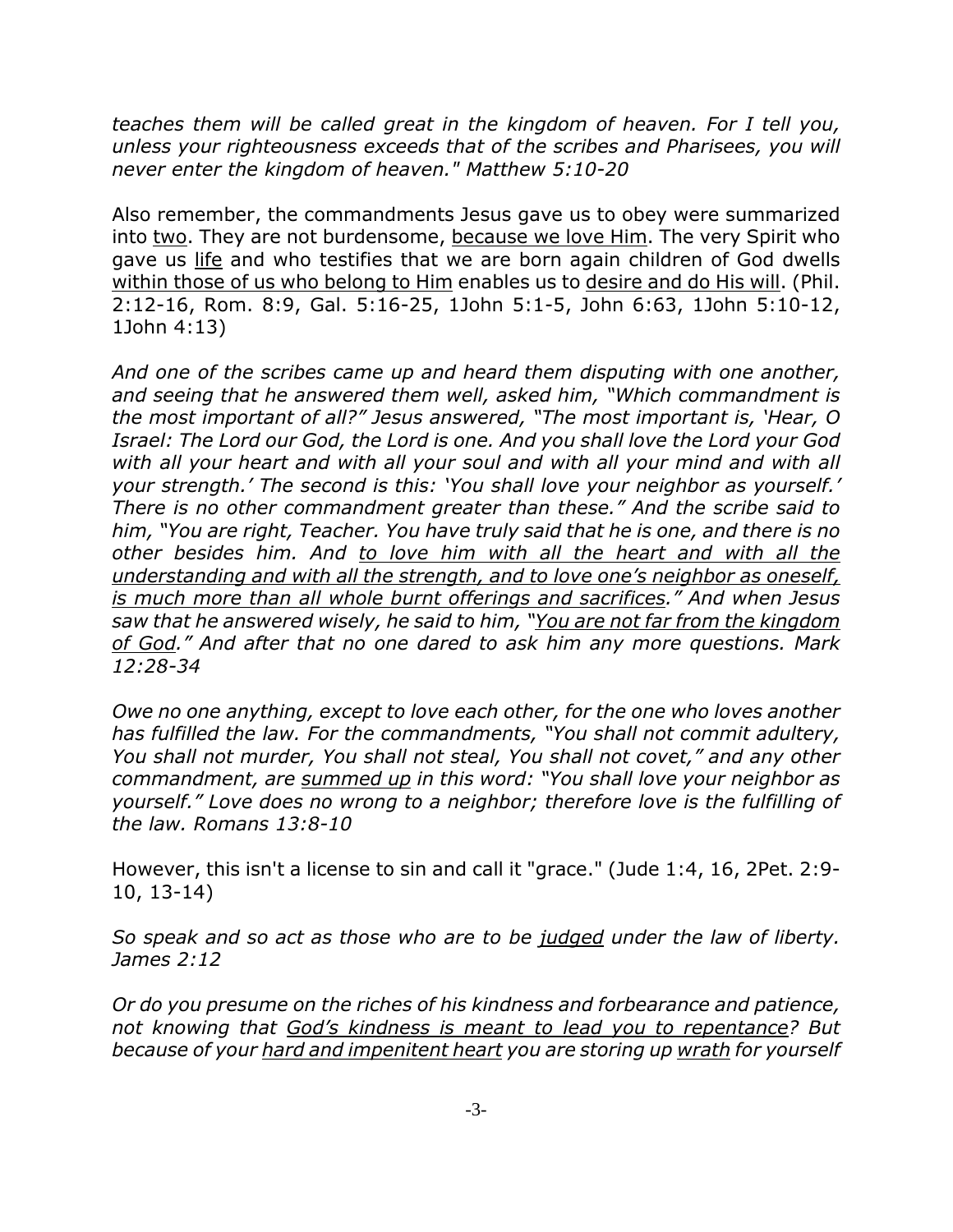*on the day of wrath when God's righteous judgment will be revealed. He will render to each one according to his works: to those who by patience in welldoing seek for glory and honor and immortality, he will give eternal life; but for those who are self-seeking and do not obey the truth, but obey unrighteousness, there will be wrath and fury. There will be tribulation and distress for every human being who does evil, the Jew first and also the Greek, but glory and honor and peace for everyone who does good, the Jew first and also the Greek. For God shows no partiality. Romans 2:4-11*

*Finally, then, brothers, we ask and urge you in the Lord Jesus, that as you received from us how you ought to walk and to please God, just as you are doing, that you do so more and more. For you know what instructions we gave you through the Lord Jesus. For this is the will of God, your sanctification: that you abstain from sexual immorality; that each one of you know how to control his own body in holiness and honor, not in the passion of lust like the Gentiles who do not know God; that no one transgress and wrong his brother in this matter, because the Lord is an avenger in all these things, as we told you beforehand and solemnly warned you. For God has not called us for impurity, but in holiness. Therefore whoever disregards this, disregards not man but God, who gives his Holy Spirit to you. 1 Thessalonians 4:1-8*

*What shall we say then? Are we to continue in sin that grace may abound? By no means! How can we who died to sin still live in it? Do you not know that all of us who have been baptized into Christ Jesus were baptized into his death? We were buried therefore with him by baptism into death, in order that, just as Christ was raised from the dead by the glory of the Father, we too might walk in newness of life. Romans 6:1-4*

*What then? Are we to sin because we are not under law but under grace? By no means! Do you not know that if you present yourselves to anyone as obedient slaves, you are slaves of the one whom you obey, either of sin, which leads to death, or of obedience, which leads to righteousness? But thanks be to God, that you who were once slaves of sin have become obedient from the heart to the standard of teaching to which you were committed, and, having been set free from sin, have become slaves of righteousness. I am speaking in human terms, because of your natural limitations. For just as you once presented your members as slaves to impurity and to lawlessness leading to more lawlessness, so now present your members as slaves to righteousness leading to sanctification. Romans 6:15-19*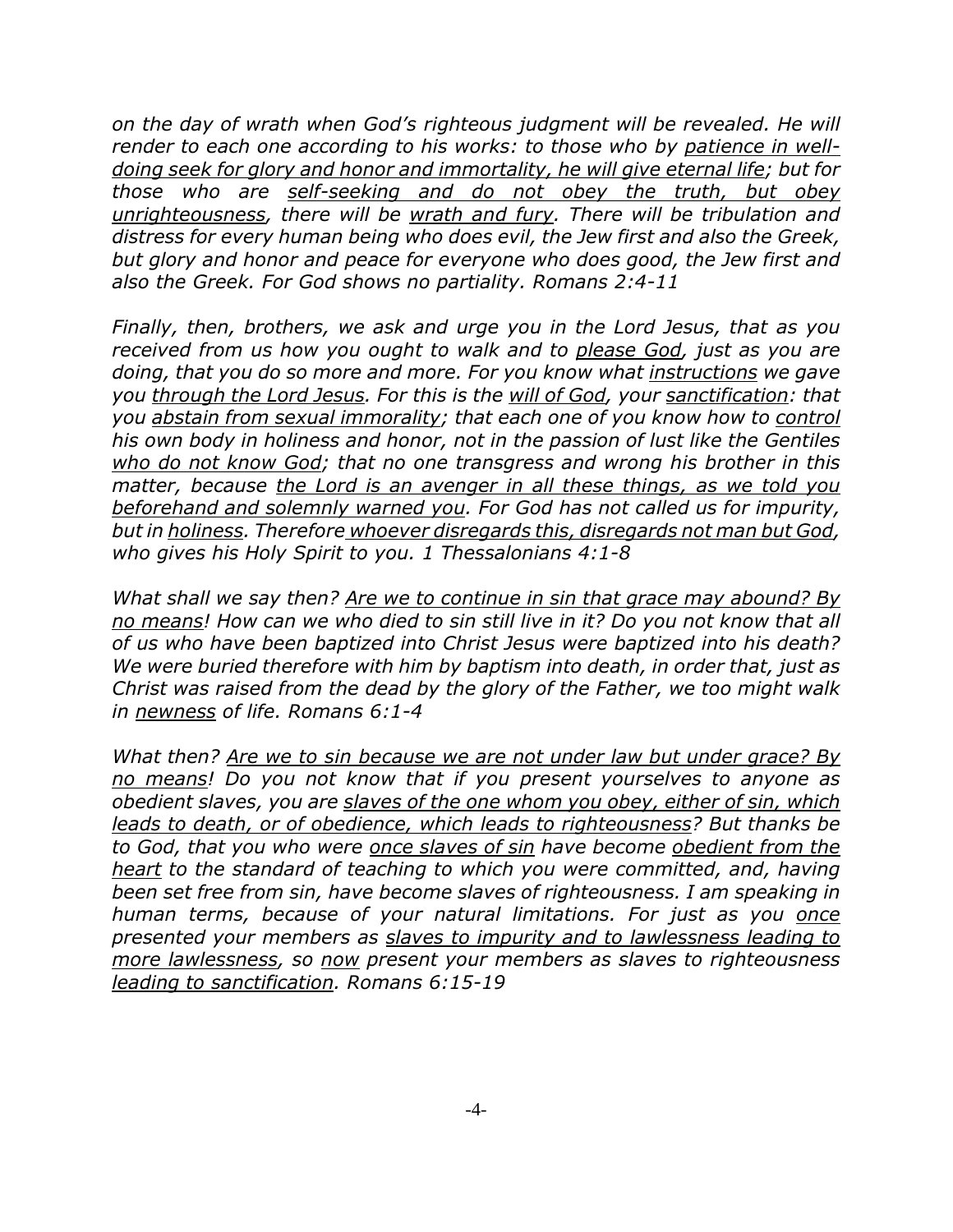*Wake up from your drunken stupor, as is right, and do not go on sinning. For some have no knowledge of God. I say this to your shame. 1 Corinthians 15:34* (Also see 2Cor. 12:21)

*No one who abides in him keeps on sinning; no one who keeps on sinning has either seen him or known him. Little children, let no one deceive you. Whoever practices righteousness is righteous, as he is righteous. Whoever makes a practice of sinning is of the devil, for the devil has been sinning from the beginning. The reason the Son of God appeared was to destroy the works of the devil. No one born of God makes a practice of sinning, for God's seed abides in him, and he cannot keep on sinning because he has been born of God. By this it is evident who are the children of God, and who are the children of the devil: whoever does not practice righteousness is not of God, nor is the one who does not love his brother. 1 John 3:6-10*

*Jesus answered them, "Truly, truly, I say to you, everyone who practices sin is a slave to sin. The slave does not remain in the house forever; the son remains forever. So if the Son sets you free, you will be free indeed." John 8:34-36*

*They promise them freedom, but they themselves are slaves of corruption. For whatever overcomes a person, to that he is enslaved. For if, after they have escaped the defilements of the world through the knowledge of our Lord and Savior Jesus Christ, they are again entangled in them and overcome, the last state has become worse for them than the first. For it would have been better for them never to have known the way of righteousness than after knowing it to turn back from the holy commandment delivered to them. What the true proverb says has happened to them: "The dog returns to its own vomit, and the sow, after washing herself, returns to wallow in the mire." 2 Peter 2:19-22*

The words on the tiny tags in the layout for today originally said "let your dreams set sail," but I changed the original word "dreams" in this quickpage (pre-made layout) to "fears." The reason I did that is because dreams are very popular to focus on these days, but not at all helpful. For our purposes (staying on the narrow path to eternal life instead of wandering onto the broad—but popular—path to destruction), we need truth. We need to LET GO of our fears of what people think, or even how they will treat us, and do what God has told us to do. (In this case, let them "set sail" WITHOUT us, while we go on our way FOLLOWING Jesus instead of giving in to our fears.)

We must speak the TRUTH in LOVE, no matter what it costs us. (Eph. 4:14-16) We have a BETTER possession kept for us in heaven, and it is ETERNAL. If we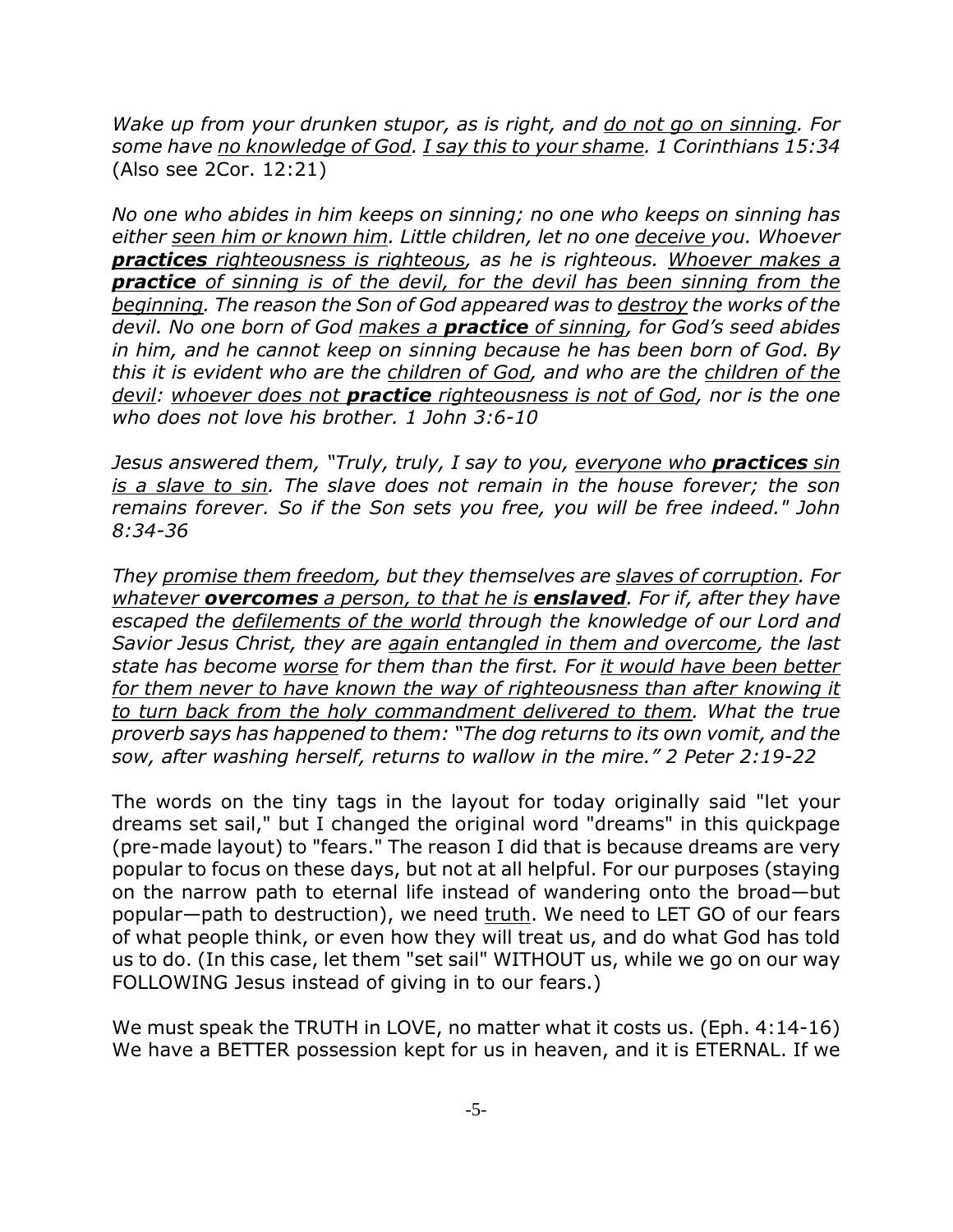really believe what has God said about the judgment coming upon those who rebel against Him and His ways, we will care more about warning people, out of genuine concern for their souls, than about our own comfort level.

*For if we go on sinning deliberately after receiving the knowledge of the truth, there no longer remains a sacrifice for sins, but a fearful expectation of judgment, and a fury of fire that will consume the adversaries. Anyone who has set aside the law of Moses dies without mercy on the evidence of two or three witnesses. How much worse punishment, do you think, will be deserved by the one who has trampled underfoot the Son of God, and has profaned the blood of the covenant by which he was sanctified, and has outraged the Spirit of grace? For we know him who said, "Vengeance is mine; I will repay." And again, "The Lord will judge his people." It is a fearful thing to fall into the hands of the living God. But recall the former days when, after you were enlightened, you endured a hard struggle with sufferings, sometimes being publicly exposed to reproach and affliction, and sometimes being partners with those so treated. For you had compassion on those in prison, and you joyfully accepted the plundering of your property, since you knew that you yourselves had a better possession and an abiding one. Therefore do not throw away your confidence, which has a great reward. For you have need of endurance, so that when you have done the will of God you may receive what is promised. For, "Yet a little while, and the coming one will come and will not delay; but my righteous one shall live by faith, and if he shrinks back, my soul has no pleasure in him." But we are not of those who shrink back and are destroyed, but of those who have faith and preserve their souls. Hebrews 10:26-39*

It saddens me deeply when people want so badly to hang on to their favorite interpretations—the ones that fit their preferred viewpoints—that they turn a blind eye and deaf ear to what a passage actually says. The people discussed above are not rejecting salvation—they have ALREADY "received the knowledge of the truth," BEEN "enlightened," and BEEN sanctified by the precious blood of Jesus. Just as those in the passage below "were" washed, sanctified and justified in the following passage. They are NOT expected to TURN BACK to the way they were BEFORE that happened, but cautioned STRONGLY AGAINST it! (Col. 3:5-17, 1Pet. 4:1-5, Mark 4:16-20)

*Or do you not know that the unrighteous will not inherit the kingdom of God? Do not be deceived: neither the sexually immoral, nor idolaters, nor adulterers, nor men who practice homosexuality, nor thieves, nor the greedy, nor drunkards, nor revilers, nor swindlers will inherit the kingdom of God. And such were some of you. But you were washed, you were sanctified, you were justified in the name of the Lord Jesus Christ and by the Spirit of our God.*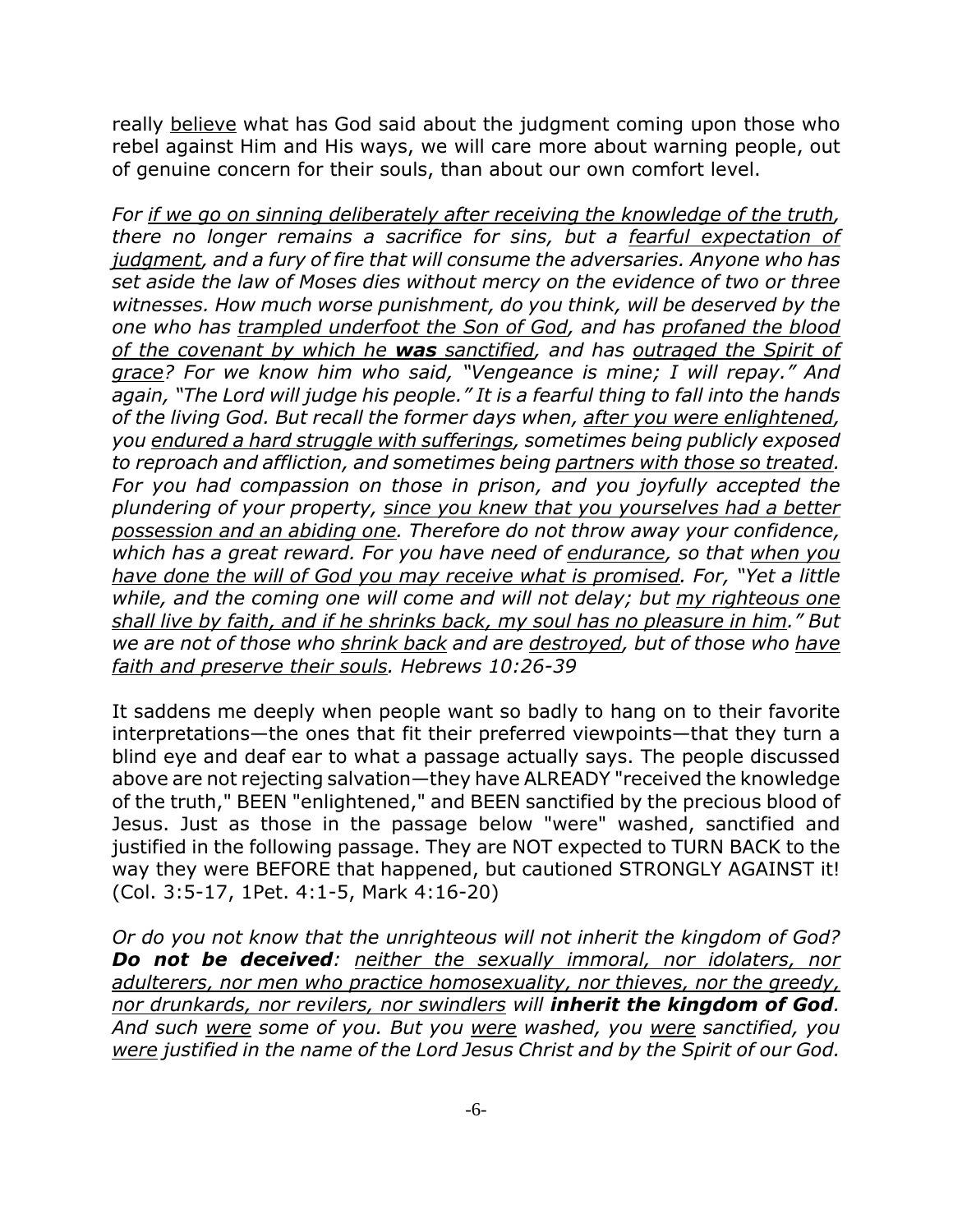*"All things are lawful for me," but not all things are helpful. "All things are lawful for me," but I will not be dominated by anything. "Food is meant for the stomach and the stomach for food"—and God will destroy both one and the other. The body is not meant for sexual immorality, but for the Lord, and the Lord for the body. And God raised the Lord and will also raise us up by his power. Do you not know that your bodies are members of Christ? Shall I then take the members of Christ and make them members of a prostitute? Never! Or do you not know that he who is joined to a prostitute becomes one body with her? For, as it is written, "The two will become one flesh." But he who is joined to the Lord becomes one spirit with him. Flee from sexual immorality. Every other sin a person commits is outside the body, but the sexually immoral person sins against his own body. Or do you not know that your body is a temple of the Holy Spirit within you, whom you have from God? You are not your own, for you were bought with a price. So glorify God in your body. 1 Corinthians 6:9-20*

We can only be "born again" ONCE. If we utterly neglect our salvation by hardening our hearts and quenching the Spirit and by avoiding anything that might cause us to be convicted of our sin—such as fellowship with sincere believers or reading the word of God—in order to indulge our favorite sins (that were to have been FORMER sins for us who believe) to the point that we ultimately decide (of our own willful rebellion against God) to REJECT Jesus after having KNOWN the truth and truly tasted of the goodness of God through the Holy Spirit, then there is no hope of restoring us once again. (1John 5:16, Heb. 6:4-12, 1Pet. 2:1-5) We are "twice dead" at that point. (Jude 1:12-13) That is not Jesus "losing us" but our using our free will to forsake Him, and really, to DESPISE Him by utterly failing to appreciate what it cost Him to redeem us FROM our sins. (2Tim. 2:12, Rev. 5:9-10, Isa. 52:13-53:12) I would like to say, however, that those who do such a thing are generally unconcerned about it--they just don't care. So if you're worried about the status of your salvation, that is a good indication that repentance IS available to you. God does NOT want anyone to perish (and neither do those who love Him)! (1Tim. 2:1-6) He is not waiting for us to mess up so that He can smite us. (1John 4:18, Rom. 2:4)

Other people insist that the warning of the Heb. 10 passage previously quoted is not to "go back to the law," but how could the point of "if we go on sinning deliberately" be that we should remain Christians so that we CAN go on sinning deliberately? NO! That would NOT agree with the rest of the Bible! It seems pretty clear that the warning not to "shrink back" means we should continue to follow and obey Jesus as Lord and Savior (Acts 2:36, Rom. 10:8-10, Eph. 1:22- 23). ALL Israel belonged to God (and we believers are being grafted into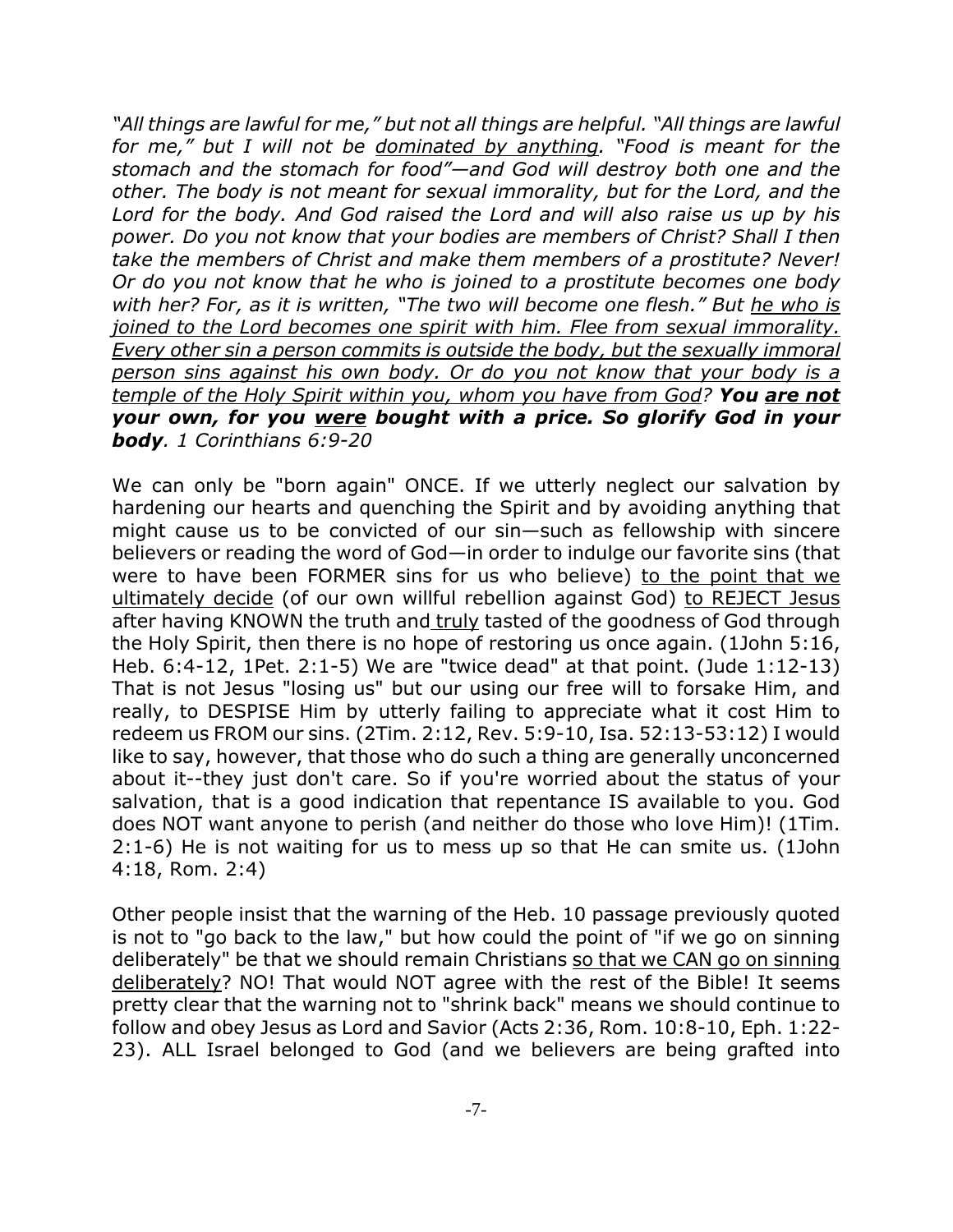Israel). They believed IN Him, but despite their having just seen all He did to rescue them from Egypt—the plagues and parting the Red Sea—they didn't trust Him enough to FOLLOW His appointed servant into the promised land. (Deu. 31:23, Zech. 3:8 (a "sign"), Jer. 23:5, Matt. 10:38) They wanted to go back to that the place and situation He had just rescued them from in Egypt. It was FAMILIAR, and it represents how WE are not to desire to go back to the WORLD. (Remember Lot's wife, who looked back when leaving Sodom? Gen. 19:17, 26) If we want to enter the kingdom, we need to trust God and obey—not disobey God out of fear of men (even giants) like those who were not allowed to enter the promised land.

Turning back from following Jesus due to fear of men (even our own families) is UNBELIEF, the same as the Israelites refused to follow Joshua into the promised land out of FEAR of the giants living there, which was also UNBELIEF. "Those who were destroyed" did not enter the promised land. Those who eventually DID follow Joshua in, as we see them promising to do in the passage at the top, STILL obeyed—just as we will honor and obey Jesus for all eternity. But we mustn't turn back from following Him now, but rather be willing to SUFFER for His sake, TRUSTING Him! Not abandoning our faith because it's easier than being persecuted. (1Pet. 5:8-11, Acts 5:41) God is not fooled by people SAYING that they will follow, but DON'T. (Heb. 4:12-13, Gal. 6:7-9)

*Now Moses was faithful in all God's house as a servant, to testify to the things that were to be spoken later, but Christ is faithful over God's house as a son. And we are his house if indeed we hold fast our confidence and our boasting in our hope. Therefore, as the Holy Spirit says, "Today, if you hear his voice, do not harden your hearts as in the rebellion, on the day of testing in the wilderness, where your fathers put me to the test and saw my works for forty years. Therefore I was provoked with that generation, and said, 'They always go astray in their heart; they have not known my ways.' As I swore in my wrath, 'They shall not enter my rest.'" Take care, brothers, lest there be in any of you an evil, unbelieving heart, leading you to fall away from the living God. But exhort one another every day, as long as it is called "today," that none of you may be hardened by the deceitfulness of sin. For we have come to share in Christ, if indeed we hold our original confidence firm to the end. As it is said, "Today, if you hear his voice, do not harden your hearts as in the rebellion." For who were those who heard and yet rebelled? Was it not all those who left Egypt led by Moses? And with whom was he provoked for forty years? Was it not with those who sinned, whose bodies fell in the wilderness? And to whom did he swear that they would not enter his rest, but to those who were disobedient? So we see that they were unable to enter because of unbelief. Hebrews 3:5-19*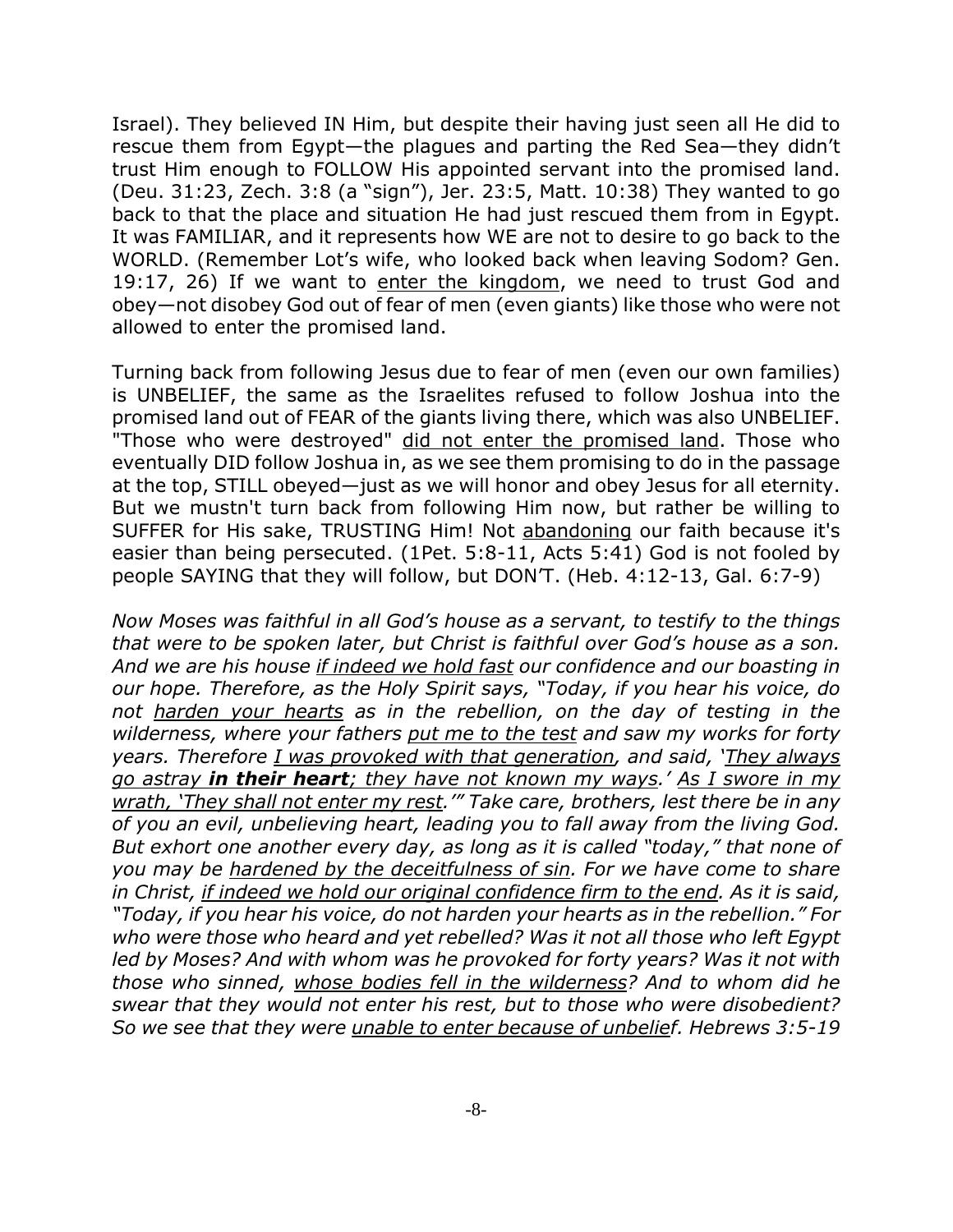*For if you live according to the flesh you will die, but if by the Spirit you put to death the deeds of the body, you will live. For all who are led by the Spirit of God are sons of God. For you did not receive the spirit of slavery to fall back into fear, but you have received the Spirit of adoption as sons, by whom we cry, "Abba! Father!" The Spirit himself bears witness with our spirit that we are children of God, and if children, then heirs—heirs of God and fellow heirs with Christ, provided we suffer with him in order that we may also be glorified with him. For I consider that the sufferings of this present time are not worth comparing with the glory that is to be revealed to us. For the creation waits with eager longing for the revealing of the sons of God. For the creation was subjected to futility, not willingly, but because of him who subjected it, in hope that the creation itself will be set free from its bondage to corruption and obtain the freedom of the glory of the children of God. For we know that the whole creation has been groaning together in the pains of childbirth until now. And not only the creation, but we ourselves, who have the firstfruits of the Spirit, groan inwardly as we wait eagerly for adoption as sons, the redemption of our bodies. Romans 8:13-23*

*Only let your manner of life be worthy of the gospel of Christ, so that whether I come and see you or am absent, I may hear of you that you are standing firm in one spirit, with one mind striving side by side for the faith of the gospel, and not frightened in anything by your opponents. This is a clear sign to them of their destruction, but of your salvation, and that from God. For it has been granted to you that for the sake of Christ you should not only believe in him but also suffer for his sake, engaged in the same conflict that you saw I had and now hear that I still have. Philippians 1:27-30*

*Beloved, do not be surprised at the fiery trial when it comes upon you to test you, as though something strange were happening to you. But rejoice insofar as you share Christ's sufferings, that you may also rejoice and be glad when his glory is revealed. If you are insulted for the name of Christ, you are blessed, because the Spirit of glory and of God rests upon you. But let none of you suffer as a murderer or a thief or an evildoer or as a meddler. Yet if anyone suffers as a Christian, let him not be ashamed, but let him glorify God in that name. For it is time for judgment to begin at the household of God; and if it begins with us, what will be the outcome for those who do not obey the gospel of God? And "If the righteous is scarcely saved, what will become of the ungodly and the sinner?" Therefore let those who suffer according to God's will entrust their souls to a faithful Creator while doing good. 1 Peter 4:12-19*

Did you know that once the Israelites realized how angry God was with them, some of them tried to "turn back the hands of time," as it were, to before their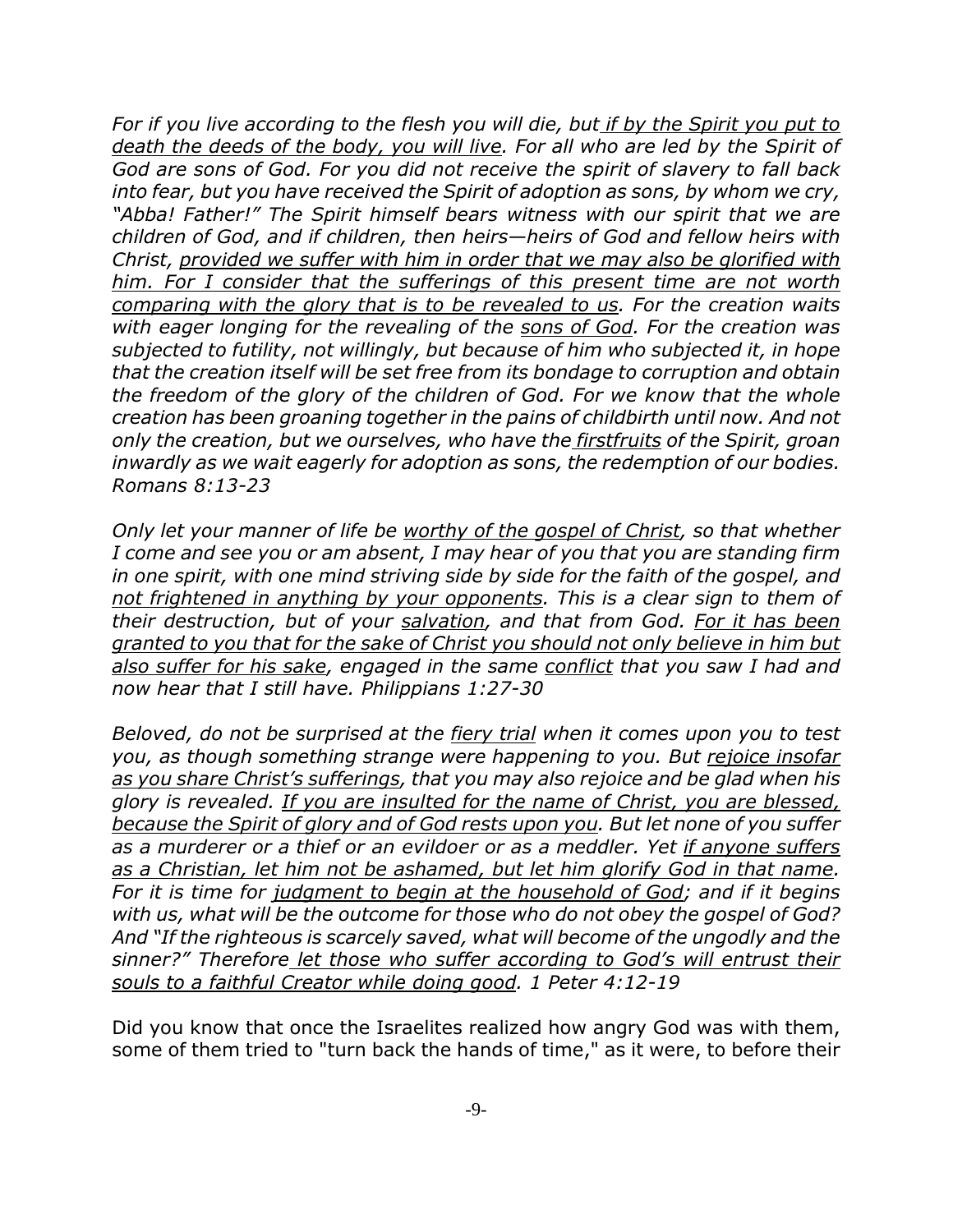rebellion and go in anyway? God didn't honor it. They were not given the victory as they would have been if they had obeyed the first time. It was too late to change God's decision.

*When Moses told these words to all the people of Israel, the people mourned greatly. And they rose early in the morning and went up to the heights of the hill country, saying, "Here we are. We will go up to the place that the LORD has promised, for we have sinned." But Moses said, "Why now are you transgressing the command of the LORD, when that will not succeed? Do not go up, for the Lord is not among you, lest you be struck down before your enemies. For there the Amalekites and the Canaanites are facing you, and you shall fall by the sword. Because you have turned back from following the LORD, the LORD will not be with you." But they presumed to go up to the heights of the hill country, although neither the ark of the covenant of the LORD nor Moses departed out of the camp. Then the Amalekites and the Canaanites who lived in that hill country came down and defeated them and pursued them, even to Hormah. Numbers 14:39-45*

It reminds me of how we are cautioned not to be unholy like Esau or sexually immoral (both of which involve *satisfying the desires of our flesh* - Phil. 3:18- 19). That is because once we lose our firstborn inheritance like he did, it is TOO LATE to get it back once we see how valuable it was and regret not treasuring it. (Matt. 6:19-24, Luke 12:31-48)

*And Jesus said to them, "The sons of this age marry and are given in marriage, but those who are considered worthy to attain to that age and to the resurrection [out] from the dead neither marry nor are given in marriage, for they cannot die anymore, because they are equal to angels and are sons of God, being sons of the resurrection. Luke 20:34-36*

*Then I saw thrones, and seated on them were those to whom the authority to judge was committed. Also I saw the souls of those who had been beheaded for the testimony of Jesus and for the word of God, and those who had not worshiped the beast or its image and had not received its mark on their foreheads or their hands. They came to life and reigned with Christ for a thousand years. The rest of the dead did not come to life until the thousand years were ended. This is the first resurrection. Blessed and holy is the one who shares in the first resurrection! Over such the second death has no power, but they will be priests of God and of Christ, and they will reign with him for a thousand years. Revelation 20:4-6*

*Indeed, I count everything as loss because of the surpassing worth of knowing*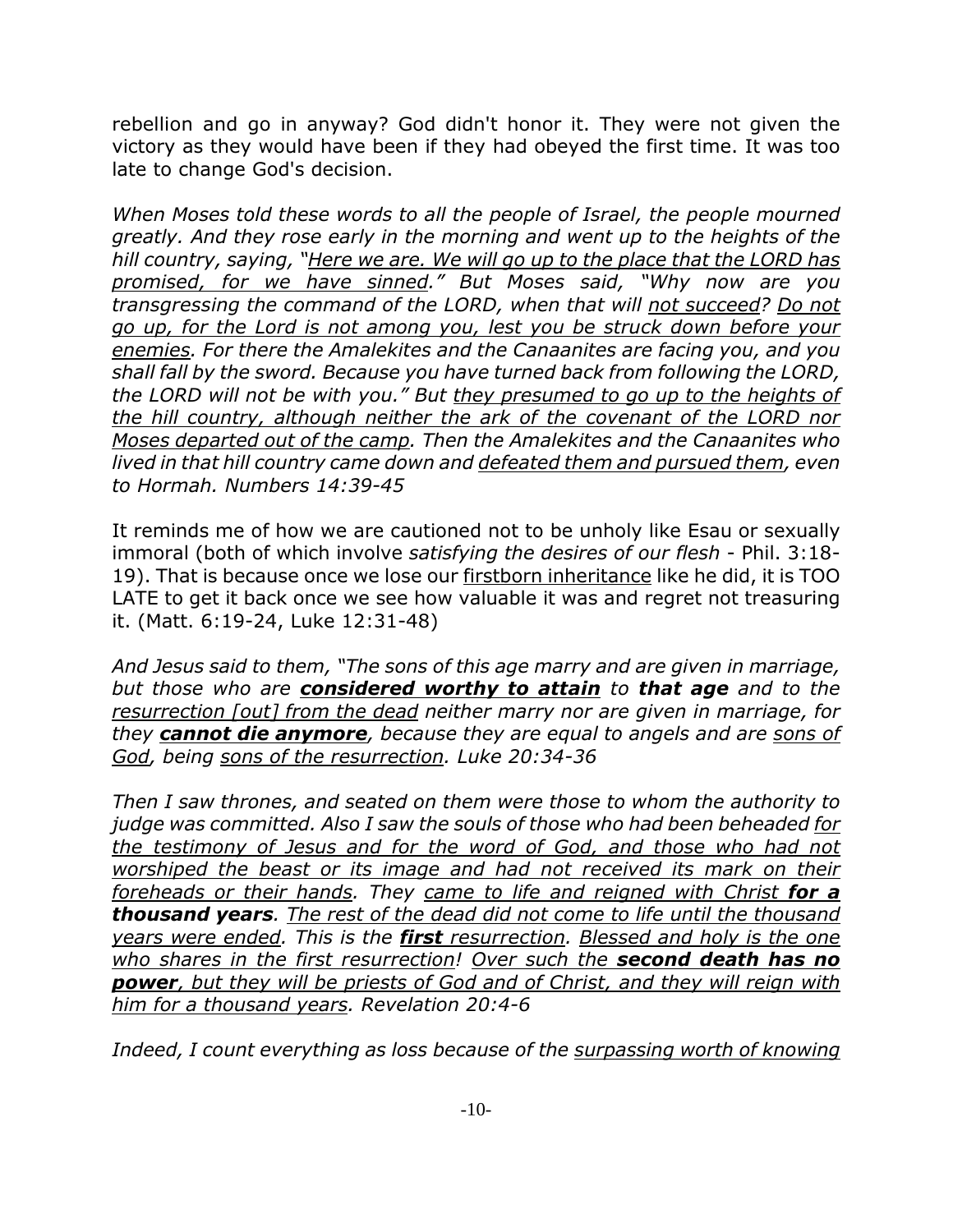*Christ Jesus my Lord. For his sake I have suffered the loss of all things and count them as rubbish, in order that I may gain Christ and be found in him, not having a righteousness of my own that comes from the law, but that which comes through faith in Christ, the righteousness from God that depends on faith—that I may know him and the power of his resurrection, and may share his sufferings, becoming like him in his death, that by any means possible I may attain to the resurrection [out] from the dead. Not that I have already obtained this or am already perfect, but I press on to make it my own, because Christ Jesus has made me his own. Brothers, I do not consider that I have made it my own. But one thing I do: forgetting what lies behind and straining forward to what lies ahead, I press on toward the goal for the prize of the upward call of God in Christ Jesus. Let those of us who are mature think this way, and if in anything you think otherwise, God will reveal that also to you. Only let us hold true to what we have attained. Philippians 3:8-16*

*Strive for peace with everyone, and for the holiness without which no one will see the Lord. See to it that no one fails to obtain the grace of God; that no "root of bitterness" springs up and causes trouble, and by it many become defiled; that no one is sexually immoral or unholy like Esau, who sold his birthright for a single meal. For you know that afterward, when he desired to inherit the blessing, he was rejected, for he found no chance to repent, though he sought it with tears. For you have not come to what may be touched, a blazing fire and darkness and gloom and a tempest and the sound of a trumpet and a voice whose words made the hearers beg that no further messages be spoken to them. For they could not endure the order that was given, "If even a beast touches the mountain, it shall be stoned." Indeed, so terrifying was the sight that Moses said, "I tremble with fear." But you have come to Mount Zion and to the city of the living God, the heavenly Jerusalem, and to innumerable angels in festal gathering, and to the assembly of the firstborn who are enrolled in heaven, and to God, the judge of all, and to the spirits of the righteous made perfect, and to Jesus, the mediator of a new covenant, and to the sprinkled blood that speaks a better word than the blood of Abel. See that you do not refuse him who is speaking. For if they did not escape when they refused him who warned them on earth, much less will we escape if we reject him who warns from heaven. At that time his voice shook the earth, but now he has promised, "Yet once more I will shake not only the earth but also the heavens." This phrase, "Yet once more," indicates the removal of things that are shaken—that is, things that have been made—in order that the things that cannot be shaken may remain. Therefore let us be grateful for receiving a kingdom that cannot be shaken, and thus let us offer to God acceptable worship, with reverence and awe, for our God is a consuming fire. Hebrews 12:14-29*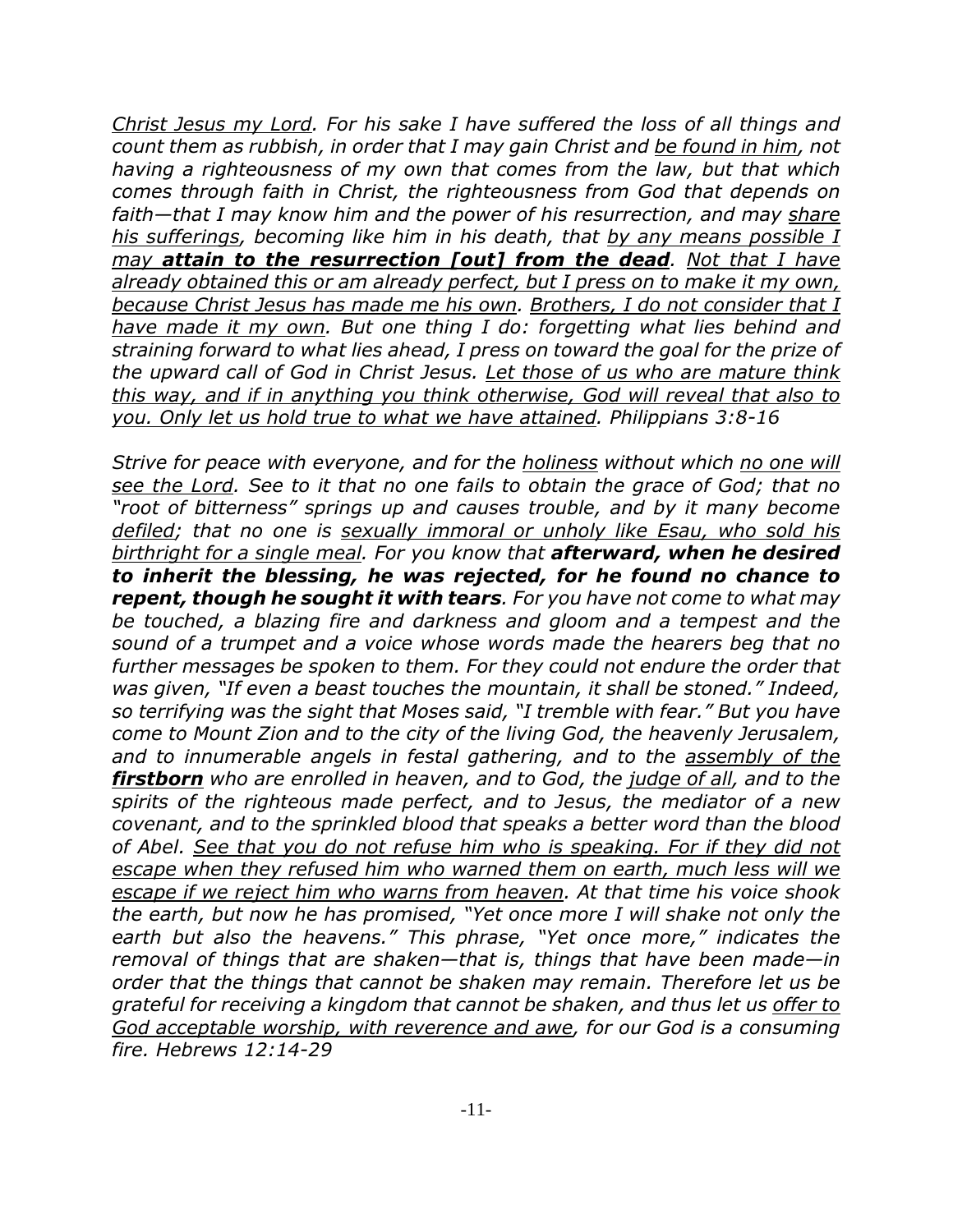Those who were "warned from heaven" were told to OBEY God. They are not being faulted for observing the law, as that is exactly what they were SUPPOSED to do. The problem is that they SAID they would, but DIDN'T. Sometimes they made a show of obeying the letter, but not the spirit of it. (Rom. 9:30-33, Rom. 7:6. Matt. 23) They showed they didn't really BELIEVE by having NO RESPECT for God or His word, and by failing to TRUST Him. (Psa. 20:6-9) Sound familiar?

*"Hear, O my people, and I will speak; O Israel, I will testify against you. I am God, your God. Not for your sacrifices do I rebuke you; your burnt offerings are continually before me. I will not accept a bull from your house or goats from your folds. For every beast of the forest is mine, the cattle on a thousand hills. I know all the birds of the hills, and all that moves in the field is mine. If I were hungry, I would not tell you, for the world and its fullness are mine. Do I eat the flesh of bulls or drink the blood of goats? Offer to God a sacrifice of thanksgiving, and perform your vows to the Most High, and call upon me in the day of trouble; I will deliver you, and you shall glorify me." But to the wicked God says: "What right have you to recite my statutes or take my covenant on your lips? For you hate discipline, and you cast my words behind you. If you see a thief, you are pleased with him, and you keep company with adulterers. You give your mouth free rein for evil, and your tongue frames deceit. You sit and speak against your brother; you slander your own mother's son. These things you have done, and I have been silent; you thought that I was one like yourself. But now I rebuke you and lay the charge before you. Mark this, then, you who forget God, lest I tear you apart, and there be none to deliver! The one who offers thanksgiving as his sacrifice glorifies me; to one who orders his way rightly I will show the salvation of God!" Psalm 50:7-23*

*All these things my hand has made, and so all these things came to be, declares the LORD. But this is the one to whom I will look: he who is humble and contrite in spirit and trembles at my word. Isaiah 66:2*

*His delight is not in the strength of the horse, nor his pleasure in the legs of a man, but the LORD takes pleasure in those who fear him, in those who hope in his steadfast love. Psalm 147:10-11*

*"For my people are foolish; they know me not; they are stupid children; they have no understanding. They are 'wise'—in doing evil! But how to do good they know not." Jeremiah 4:22*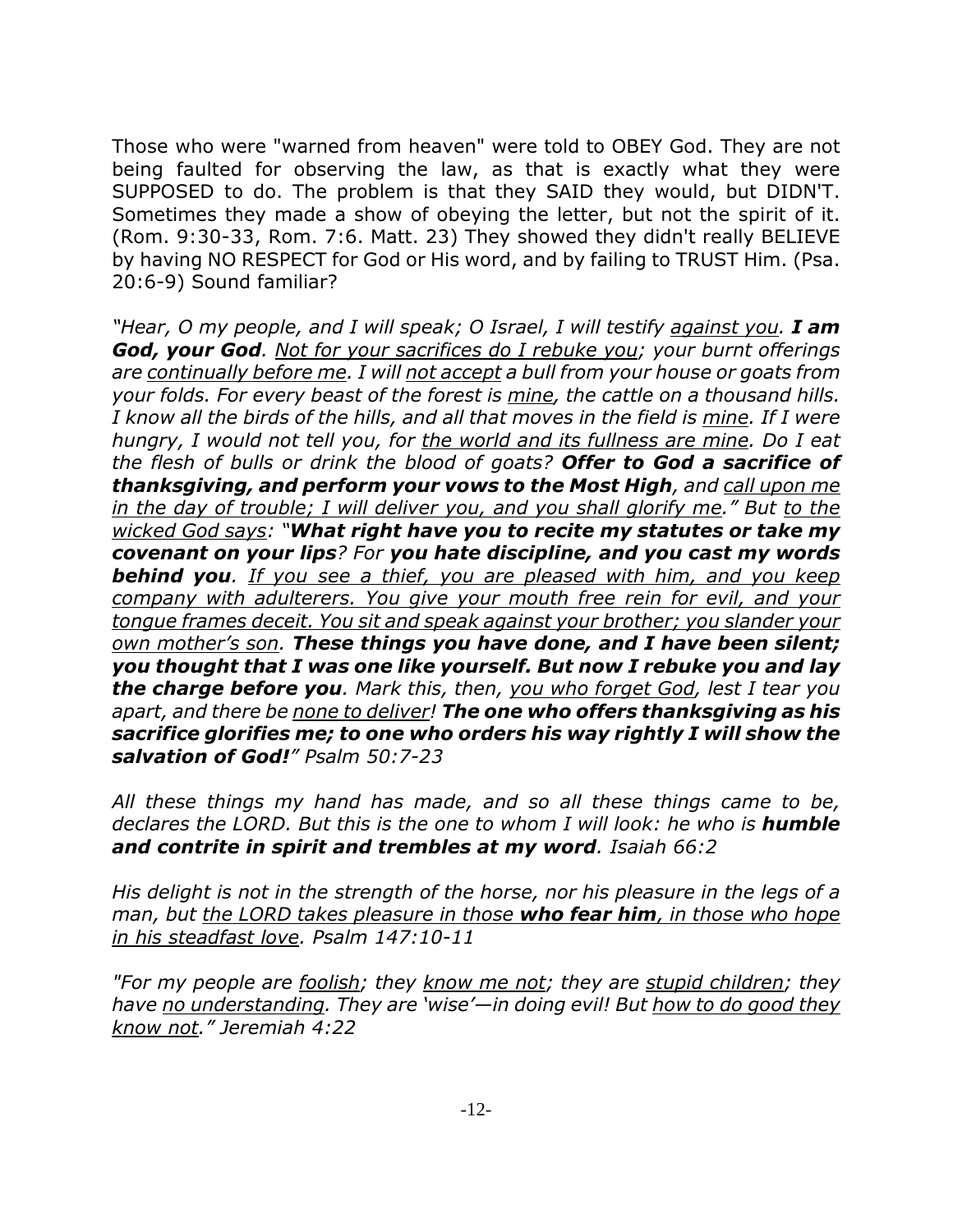*For you will not delight in sacrifice, or I would give it; you will not be pleased with a burnt offering. The sacrifices of God are a broken spirit; a broken and contrite heart, O God, you will not despise. Psalm 51:16-17*

*I appeal to you therefore, brothers, by the mercies of God, to present your bodies as a living sacrifice, holy and acceptable to God, which is your spiritual worship. Do not be conformed to this world, but be transformed by the renewal of your mind, that by testing you may discern what is the will of God, what is good and acceptable and perfect. Romans 12:1-2*

So once again, they didn't refuse to give lip service. They were good at that, just as so many are these days! No, they refused to DO what they promised to do. We're warned not to do that. God detests hypocrisy. (Prov. 6:16-19) He wants TRUE worship, out of love and respect and gratitude, not rote and ritual. (Mark 7:6-9, John 4:23) He has NEVER at ANY TIME faulted someone for sincerely obeying Him from their heart, but in order to do that, we need to read our Bibles to find out what He actually said pleases Him.

*For I do not want you to be unaware, brothers, that our fathers were all under the cloud, and all passed through the sea, and all were baptized into Moses in the cloud and in the sea, and all ate the same spiritual food, and all drank the same spiritual drink. For they drank from the spiritual Rock that followed them, and the Rock was Christ. Nevertheless, with most of them God was not pleased, for they were overthrown in the wilderness. Now these things took place as examples for us, that we might not desire evil as they did. Do not be idolaters as some of them were; as it is written, "The people sat down to eat and drink and rose up to play." We must not indulge in sexual immorality as some of them did, and twenty-three thousand fell in a single day. We must not put Christ to the test, as some of them did and were destroyed by serpents, nor grumble, as some of them did and were destroyed by the Destroyer. Now these things happened to them as an example, but they were written down for our instruction, on whom the end of the ages has come. Therefore let anyone who thinks that he stands take heed lest he fall. No temptation has overtaken you that is not common to man. God is faithful, and he will not let you be tempted beyond your ability, but with the temptation he will also provide the way of escape, that you may be able to endure it. 1 Corinthians 10:1-13*

Once we see with our own eyes, it's not "faith counted to us as righteousness" anymore. We are to act upon the faith that we have in order to prove it genuine, the same as the "giants of the faith" did.

*Now Thomas, one of the Twelve, called the Twin, was not with them when*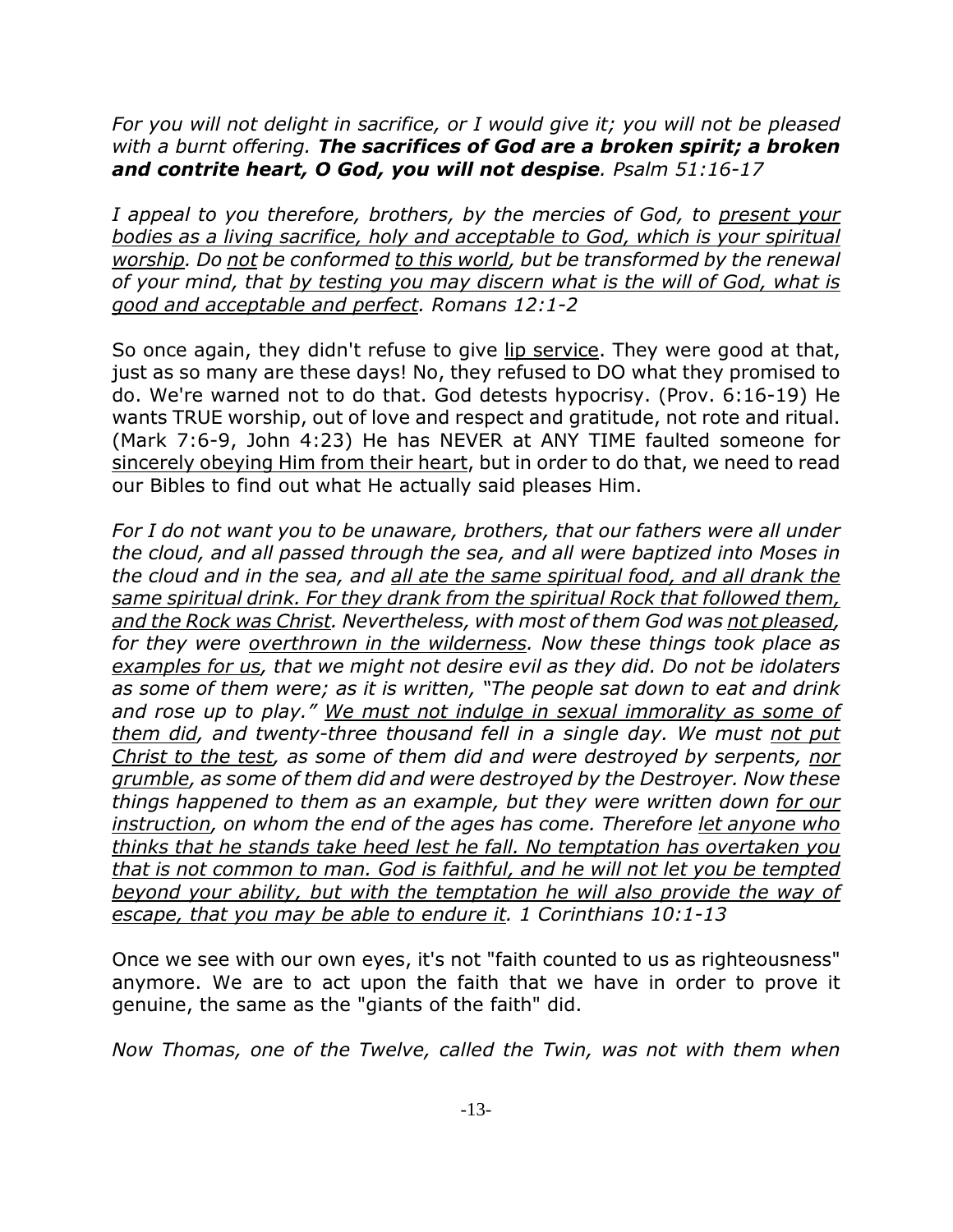*Jesus came. So the other disciples told him, "We have seen the Lord." But he said to them, "Unless I see in his hands the mark of the nails, and place my finger into the mark of the nails, and place my hand into his side, I will never believe." Eight days later, his disciples were inside again, and Thomas was with them. Although the doors were locked, Jesus came and stood among them and said, "Peace be with you." Then he said to Thomas, "Put your finger here, and see my hands; and put out your hand, and place it in my side. Do not disbelieve, but believe." Thomas answered him, "My Lord and my God!" Jesus said to him, "Have you believed because you have seen me? Blessed are those who have not seen and yet have believed." John 20:24-29*

*By faith Abel offered to God a more acceptable sacrifice than Cain, through which he was commended as righteous, God commending him by accepting his gifts. And through his faith, though he died, he still speaks. By faith Enoch was taken up so that he should not see death, and he was not found, because God had taken him. Now before he was taken he was commended as having pleased God. And without faith it is impossible to please him, for whoever would draw near to God must believe that he exists and that he rewards those who seek him. By faith Noah, being warned by God concerning events as yet unseen, in reverent fear constructed an ark for the saving of his household. By this he condemned the world and became an heir of the righteousness that comes by faith. By faith Abraham obeyed when he was called to go out to a place that he was to receive as an inheritance. And he went out, not knowing where he was going. By faith he went to live in the land of promise, as in a foreign land, living in tents with Isaac and Jacob, heirs with him of the same promise. For he was looking forward to the city that has foundations, whose designer and builder is God. Hebrews 11:4-10*

The point of the following passage isn't that we save ourselves by our works, but that if we REALLY BELIEVE, we will not just say we believe, but will act upon our faith by doing what is right, what we were asked to or we promised to do.

*What good is it, my brothers, if someone says he has faith but does not have works? Can that faith save him? If a brother or sister is poorly clothed and lacking in daily food, and one of you says to them, "Go in peace, be warmed and filled," without giving them the things needed for the body, what good is that? So also faith by itself, if it does not have works, is dead. But someone will say, "You have faith and I have works." Show me your faith apart from your works, and I will show you my faith by my works. You believe that God is one; you do well. Even the demons believe—and shudder! Do you want to be shown, you foolish person, that faith apart from works is useless? Was not Abraham our father justified by works when he offered up his son Isaac on the altar? You*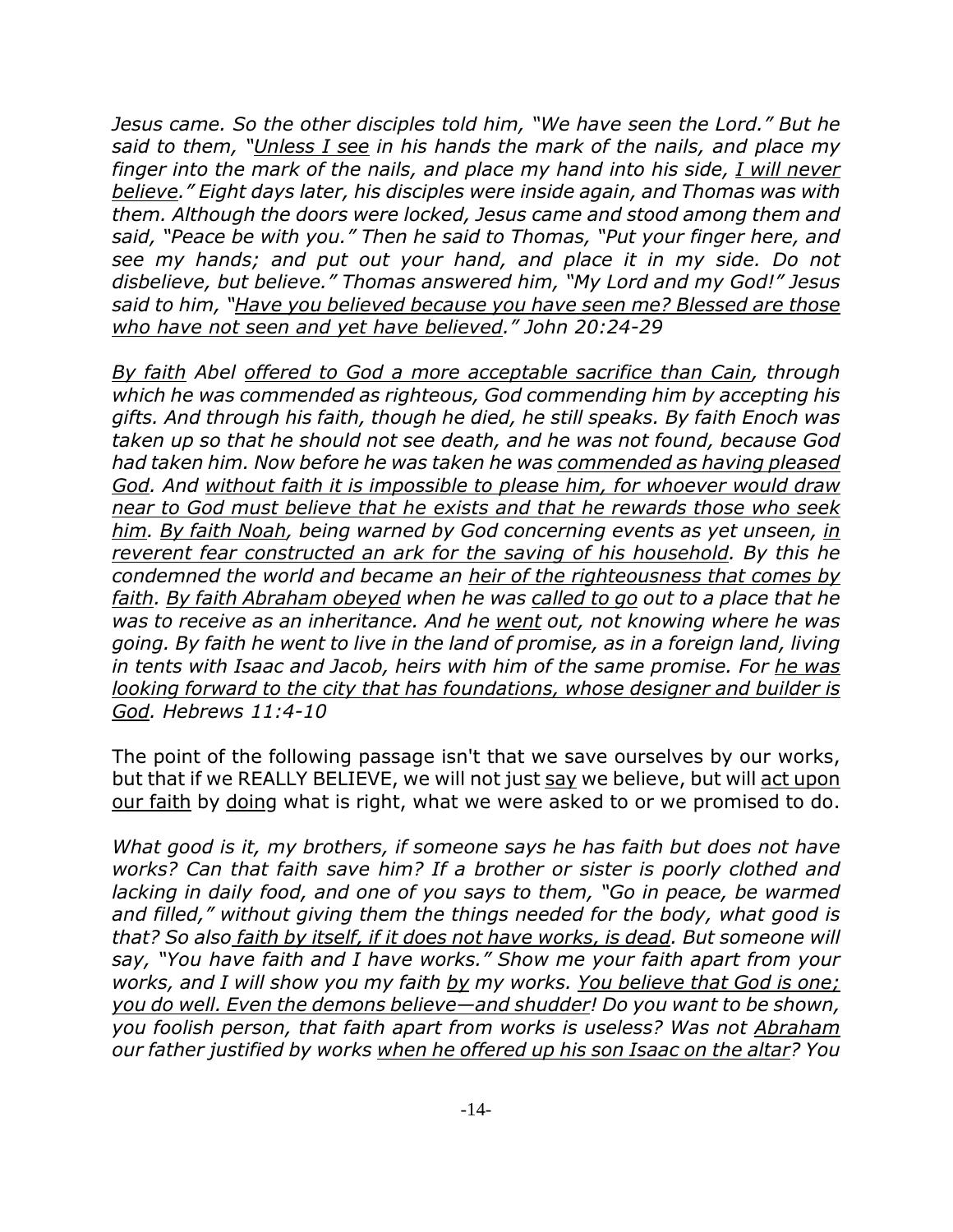*see that faith was active along with his works, and faith was perfected by his works; and the Scripture was fulfilled that says, "Abraham believed God, and it was counted to him as righteousness"—and he was called a friend of God. You see that a person is justified by works and not by faith alone. And in the same way was not also Rahab the prostitute justified by works when she received the messengers and sent them out by another way? For as the body apart from the spirit is dead, so also faith apart from works is dead. James 2:14-26*

People do not like to hear the truth if it doesn't agree with their opinion. That goes for both there being only ONE way, and for the expectations of behavior for those who call themselves God's adopted children. But their dislike of hearing the message (because they are perishing for despising truth) doesn't excuse us from presenting it.

*But God's firm foundation stands, bearing this seal: "The Lord knows those who are his," and, "Let everyone who names the name of the Lord depart from iniquity." Now in a great house there are not only vessels of gold and silver but also of wood and clay, some for honorable use, some for dishonorable. Therefore, if anyone cleanses himself from what is dishonorable, he will be a vessel for honorable use, set apart as holy, useful to the master of the house, ready for every good work. So flee youthful passions and pursue righteousness, faith, love, and peace, along with those who call on the Lord from a pure heart. Have nothing to do with foolish, ignorant controversies; you know that they breed quarrels. And the Lord's servant must not be quarrelsome but kind to everyone, able to teach, patiently enduring evil, correcting his opponents with gentleness. God may perhaps grant them repentance leading to a knowledge of the truth, and they may come to their senses and escape from the snare of the devil, after being captured by him to do his will. 2 Timothy 2:19-26*

*And if you call on him as Father who judges impartially according to each one's deeds, conduct yourselves with fear throughout the time of your exile, knowing that you were ransomed from the futile ways inherited from your forefathers, not with perishable things such as silver or gold, but with the precious blood of Christ, like that of a lamb without blemish or spot. 1 Peter 1:17-19*

*The coming of the lawless one is by the activity of Satan with all power and false signs and wonders, and with all wicked deception for those who are perishing, because they refused to love the truth and so be saved. Therefore God sends them a strong delusion, so that they may believe what is false, in order that all may be condemned who did not believe the truth but had pleasure in unrighteousness. 2 Thessalonians 2:9-12*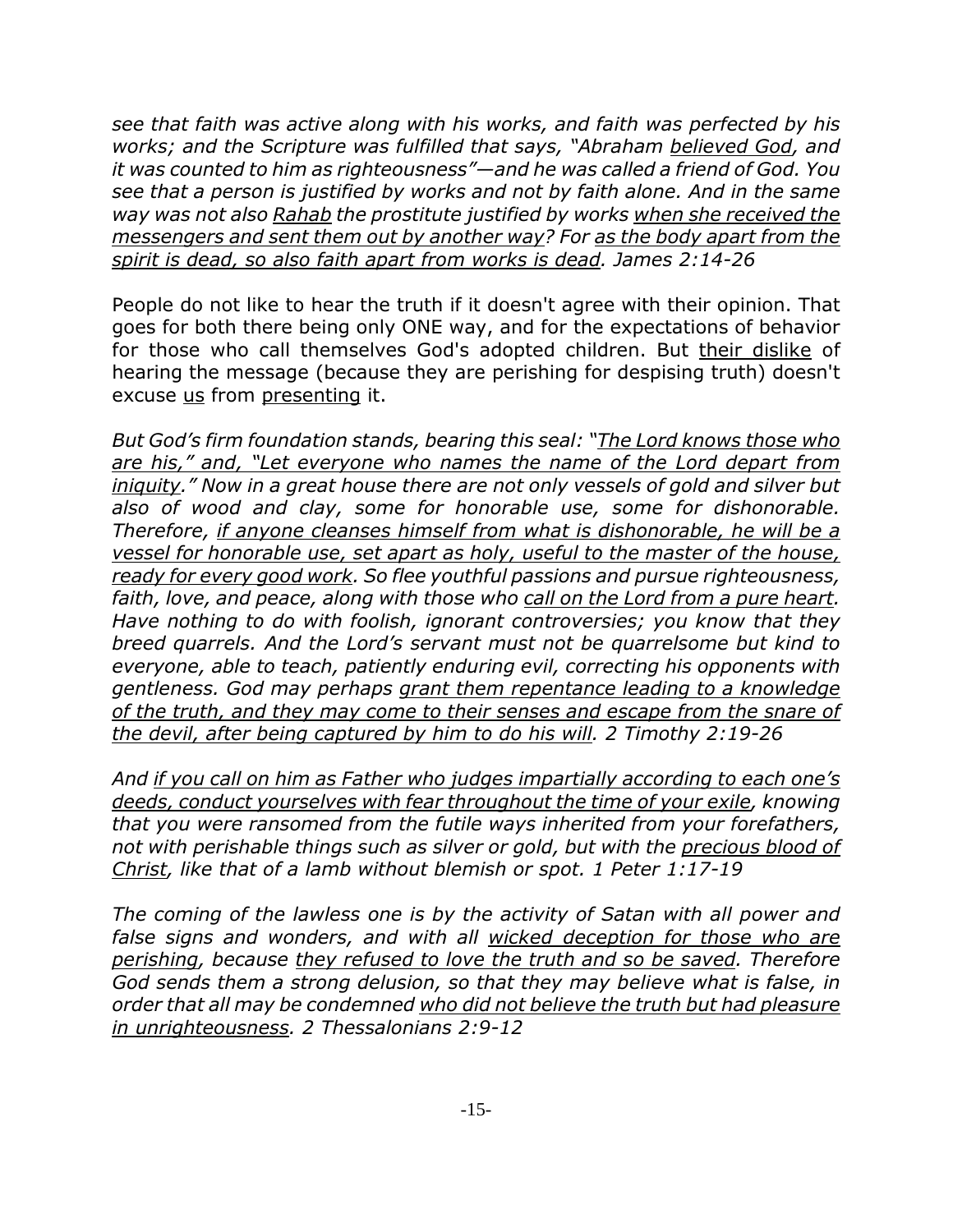God said that the cowardly will not enter His kingdom. We need to follow Jesus in, NOT TURN BACK like the Israelites who were afraid of giants when Joshua was prepared to lead them into the promised land. They refused to go in and wandered around until they died in the wilderness. (Num. 13:30-14:38) Remember, these things were written for our instruction! "Going back to Egypt" is a picture of us believers loving the world and trusting the "wisdom of men" instead of God. Trust God and obey HIM, not men.

*Then all the congregation raised a loud cry, and the people wept that night. And all the people of Israel grumbled against Moses and Aaron. The whole congregation said to them, "Would that we had died in the land of Egypt! Or would that we had died in this wilderness! Why is the LORD bringing us into this land, to fall by the sword? Our wives and our little ones will become a prey. Would it not be better for us to go back to Egypt?" And they said to one another, "Let us choose a leader and go back to Egypt." Then Moses and Aaron fell on their faces before all the assembly of the congregation of the people of Israel. And Joshua the son of Nun and Caleb the son of Jephunneh, who were among those who had spied out the land, tore their clothes and said to all the congregation of the people of Israel, "The land, which we passed through to spy it out, is an exceedingly good land. If the LORD delights in us, he will bring us into this land and give it to us, a land that flows with milk and honey. Only do not rebel against the LORD. And do not fear the people of the land, for they are bread for us. Their protection is removed from them, and the LORD is with us; do not fear them." Then all the congregation said to stone them with stones. But the glory of the LORD appeared at the tent of meeting to all the people of Israel. And the LORD said to Moses, "How long will this people despise me? And how long will they not believe in me, in spite of all the signs that I have done among them? Numbers 14:1-11*

*But the high priest rose up, and all who were with him (that is, the party of the Sadducees), and filled with jealousy they arrested the apostles and put them in the public prison. But during the night an angel of the Lord opened the prison doors and brought them out, and said, "Go and stand in the temple and speak to the people all the words of this Life." And when they heard this, they entered the temple at daybreak and began to teach. Now when the high priest came, and those who were with him, they called together the council, all the senate of the people of Israel, and sent to the prison to have them brought. But when the officers came, they did not find them in the prison, so they returned and reported, "We found the prison securely locked and the guards standing at the doors, but when we opened them we found no one inside." Now when the captain of the temple and the chief priests heard these words, they were greatly perplexed about them, wondering what this would come to. And*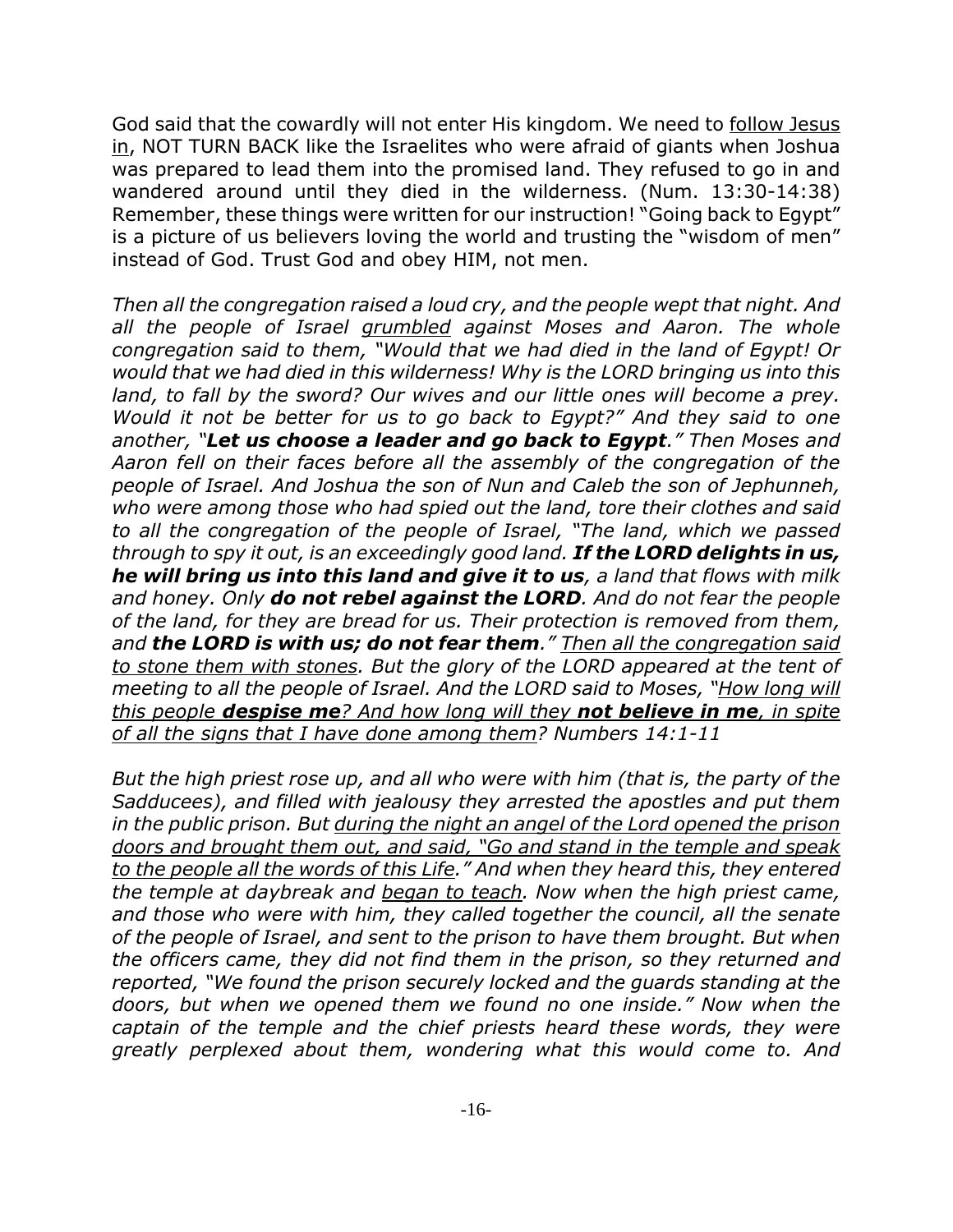*someone came and told them, "Look! The men whom you put in prison are standing in the temple and teaching the people." Then the captain with the officers went and brought them, but not by force, for they were afraid of being stoned by the people. And when they had brought them, they set them before the council. And the high priest questioned them, saying, "We strictly charged you not to teach in this name, yet here you have filled Jerusalem with your teaching, and you intend to bring this man's blood upon us." But Peter and the apostles answered, "We must obey God rather than men." Acts 5:17-29*

*And when they had called in the apostles, they beat them and charged them not to speak in the name of Jesus, and let them go. Then they left the presence of the council, rejoicing that they were counted worthy to suffer dishonor for the name. And every day, in the temple and from house to house, they did not cease teaching and preaching that the Christ is Jesus. Acts 5:40-42*

*"So have no fear of them, for nothing is covered that will not be revealed, or hidden that will not be known. What I tell you in the dark, say in the light, and what you hear whispered, proclaim on the housetops. And do not fear those who kill the body but cannot kill the soul. Rather fear him who can destroy both soul and body in hell. Are not two sparrows sold for a penny? And not one of them will fall to the ground apart from your Father. But even the hairs of your head are all numbered. Fear not, therefore; you are of more value than many sparrows. So everyone who acknowledges me before men, I also will acknowledge before my Father who is in heaven, but whoever denies me before men, I also will deny before my Father who is in heaven. Do not think that I have come to bring peace to the earth. I have not come to bring peace, but a sword. For I have come to set a man against his father, and a daughter against her mother, and a daughter-in-law against her mother-in-law. And a person's enemies will be those of his own household. Whoever loves father or mother more than me is not worthy of me, and whoever loves son or daughter more than me is not worthy of me. And whoever does not take his cross and follow me is not worthy of me. Whoever finds his life will lose it, and whoever loses his life for my sake will find it." Matthew 10:26-39*

*"The one who conquers will have this heritage, and I will be his God and he will be my son. But as for the cowardly, the faithless, the detestable, as for murderers, the sexually immoral, sorcerers, idolaters, and all liars, their portion will be in the lake that burns with fire and sulfur, which is the second death." Revelation 21:7-8*

Be sure to understand that we are not any of the things on that list above unless we make a practice of them. If we slip, acknowledge our guilt, repent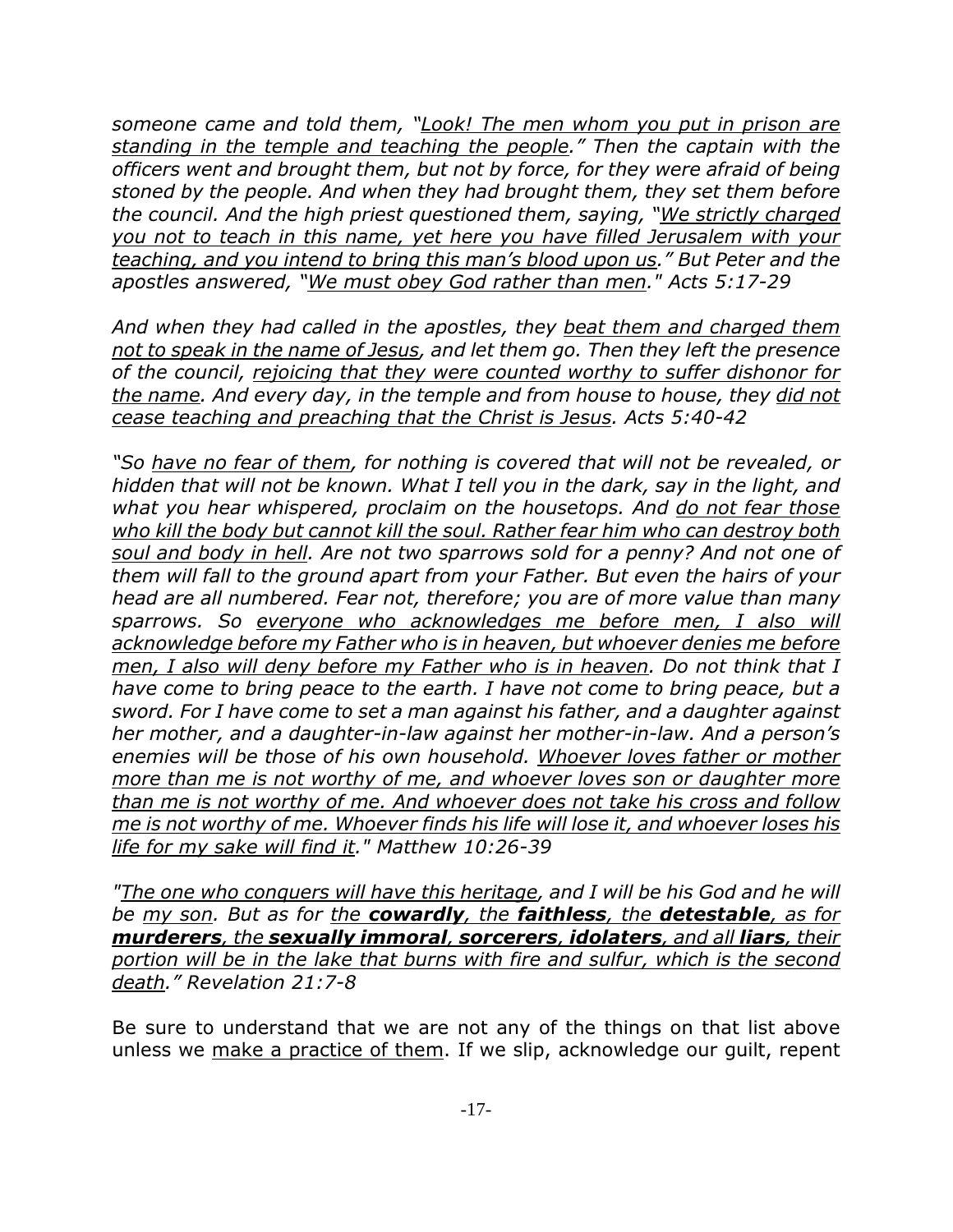and ask forgiveness, we WILL be forgiven and washed clean again. (1John 1:5- 2:6) If the Holy Spirit is present inside of us, He will help us to walk in a manner pleasing to God and worthy of the Gospel. If we yield to Him instead of indulging ourselves, there will be less and less to repent of as time goes on and we mature as believers. (1Thess. 5:19-22, Eph. 4:12-32, 1Cor. 2:6, 1Cor. 14:20, Col. 1:28, Col. 4:12, Heb. 5:14)

*His divine power has granted to us all things that pertain to life and godliness, through the knowledge of him who called us to his own glory and excellence, by which he has granted to us his precious and very great promises, so that through them you may become partakers of the divine nature, having escaped from the corruption that is in the world because of sinful desire. For this very reason, make every effort to supplement your faith with virtue, and virtue with knowledge, and knowledge with self-control, and self-control with steadfastness, and steadfastness with godliness, and godliness with brotherly affection, and brotherly affection with love. For if these qualities are yours and are increasing, they keep you from being ineffective or unfruitful in the knowledge of our Lord Jesus Christ. For whoever lacks these qualities is so nearsighted that he is blind, having forgotten that he was cleansed from his former sins. Therefore, brothers, be all the more diligent to confirm your calling and election, for if you practice these qualities you will never fall. For in this way there will be richly provided for you an entrance into the eternal kingdom of our Lord and Savior Jesus Christ. Therefore I intend always to remind you of these qualities, though you know them and are established in the truth that you have. I think it right, as long as I am in this body, to stir you up by way of reminder, since I know that the putting off of my body will be soon, as our Lord Jesus Christ made clear to me. And I will make every effort so that after my departure you may be able at any time to recall these things. 2 Peter 1:3-15*

One last word of caution: We don't preach only the forgiveness of sins of those who believe and throw out the rest of the Bible. Jesus said to make disciples and teach them to obey his commandments. The early disciples had the task of preaching to Jews who did not understand Jesus was the Messiah. They thought it was heresy for anyone to forgive sins without reliance on the letter of the law. Those we preach to these days for the most part do not hold any such views. (We know that the majority of the Jews are still blinded, since the "fullness of the Gentiles" has not yet "come in." Rom. 11:25) What offends our "mission field" in this country the most is the idea that they are sinners who must repent and admit their need for a Savior. If we tell them they can be saved AND keep sinning purposely the same as they did before, they LOVE that! (John 15:19, 1John 3:11-13)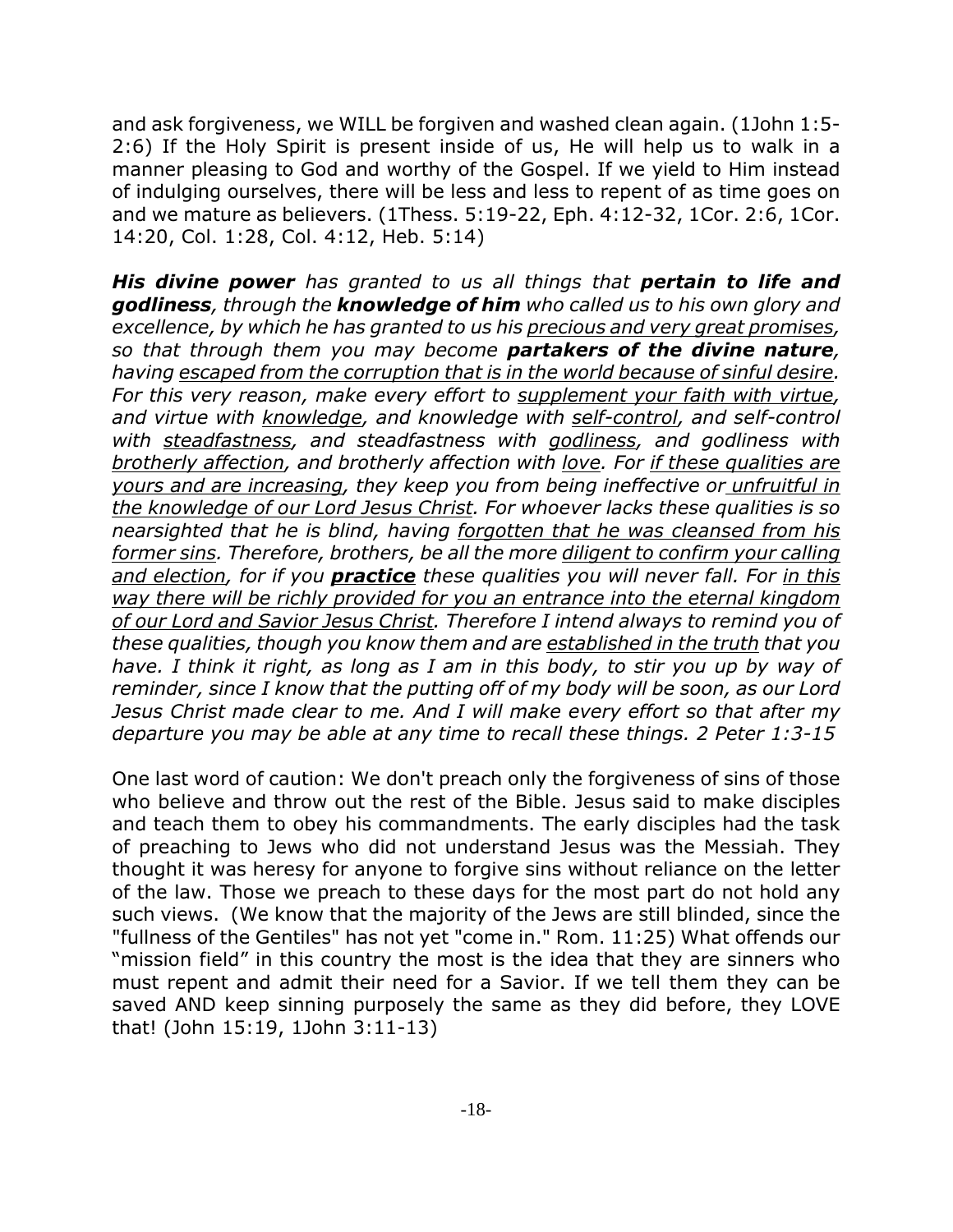But that's NOT our message, and we're not to modify it to please the hearers (not even to appear more "successful" in fulfilling the Great Commission, and most especially not to make a profit from deceiving them by telling them what they like to hear - 2Pet. 2:1-3, 2Pet. 2:14-16, 2Tim. 4:3-4). The result of that is what we see way too much of today—false converts—people who claim to believe, but their actions prove they have no idea what God is even like (i.e. HOLY). Worshiping a god of one's own imagination is idolatry. God doesn't conform to our preferences, nor does He change with the times. (Isa. 29:16, Mal. 3:5-6) Let's behave as adopted children of God who KNOW their Father, and encourage one another to be ready for Jesus' return. (Heb. 10:24-25, Heb. 12:3-11)

*Go therefore and make disciples of all nations, baptizing them in the name of the Father and of the Son and of the Holy Spirit, teaching them to observe all that I have commanded you. And behold, I am with you always, to the end of the age." Matthew 28:19-20*

*You, however, have followed my teaching, my conduct, my aim in life, my faith, my patience, my love, my steadfastness, my persecutions and sufferings that happened to me at Antioch, at Iconium, and at Lystra—which persecutions I endured; yet from them all the Lord rescued me. Indeed, all who desire to live a godly life in Christ Jesus will be persecuted, while evil people and impostors will go on from bad to worse, deceiving and being deceived. But as for you, continue in what you have learned and have firmly believed, knowing from whom you learned it and how from childhood you have been acquainted with the sacred writings, which are able to make you wise for salvation through faith in Christ Jesus. All Scripture is breathed out by God and profitable for teaching, for reproof, for correction, and for training in righteousness, that the man of God may be complete, equipped for every good work. 2 Timothy 3:10-17*

*Command and teach these things. Let no one despise you for your youth, but set the believers an example in speech, in conduct, in love, in faith, in purity. Until I come, devote yourself to the public reading of Scripture, to exhortation, to teaching. Do not neglect the gift you have, which was given you by prophecy when the council of elders laid their hands on you. Practice these things, immerse yourself in them, so that all may see your progress. Keep a close watch on yourself and on the teaching. Persist in this, for by so doing you will save both yourself and your hearers. 1 Timothy 4:11-16*

*As obedient children, do not be conformed to the passions of your former ignorance, but as he who called you is holy, you also be holy in all your*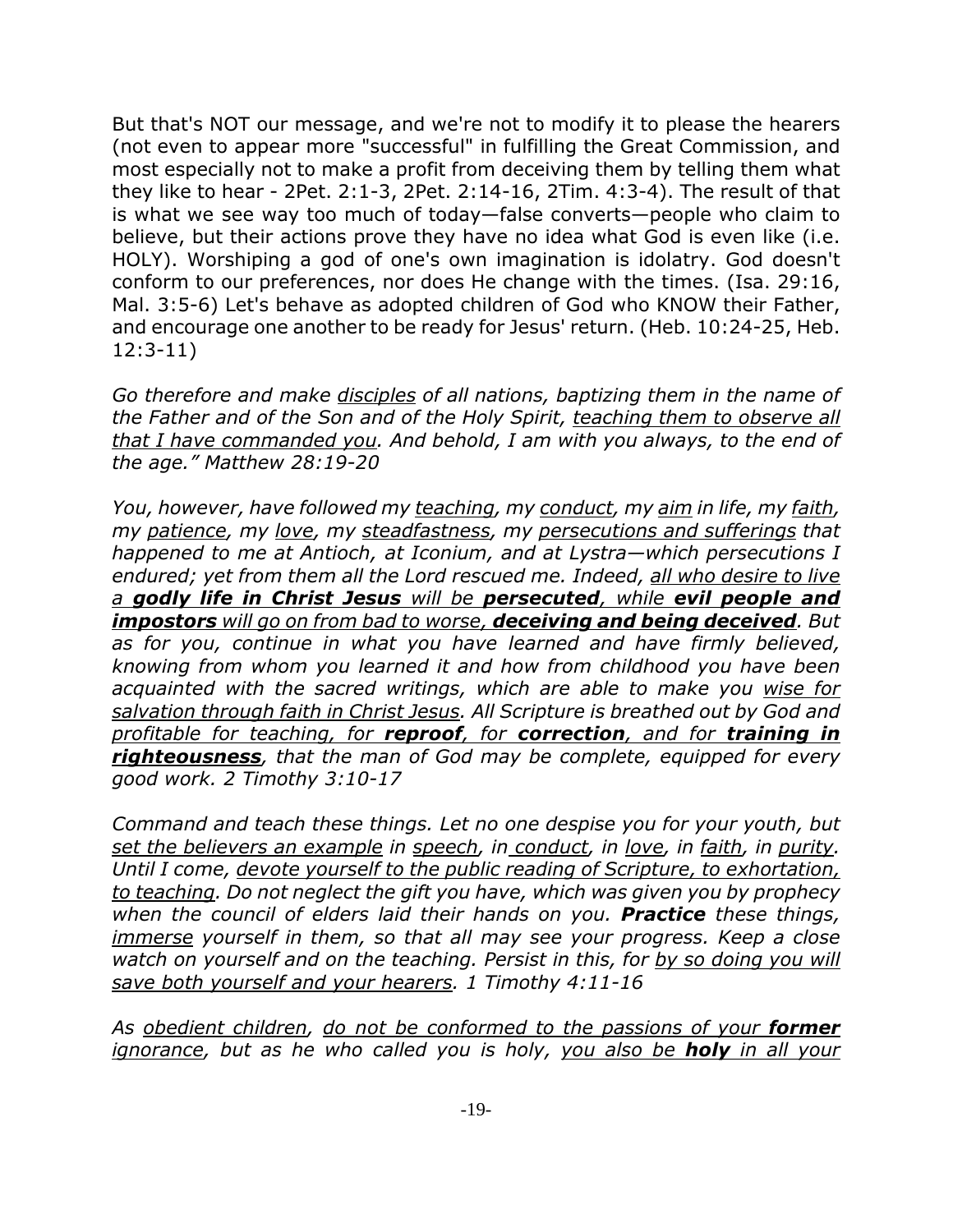*conduct, since it is written, "You shall be holy, for I am holy." And if you call on him as Father who judges impartially according to each one's deeds, conduct yourselves with fear throughout the time of your exile, knowing that you were ransomed from the futile ways inherited from your forefathers, not with perishable things such as silver or gold, but with the precious blood of Christ, like that of a lamb without blemish or spot. He was foreknown before the foundation of the world but was made manifest in the last times for the sake of you who through him are believers in God, who raised him from the dead and gave him glory, so that your faith and hope are in God. Having purified your souls by your obedience to the truth for a sincere brotherly love, love one another earnestly from a pure heart, since you have been born again, not of perishable seed but of imperishable* [the Holy Spirit - also see John 3:3-8, John 1:12-13]*, through the living and abiding word of God; for "All flesh is like grass and all its glory like the flower of grass. The grass withers, and the flower falls, but the word of the Lord remains forever." And this word is the good news that was preached to you. 1 Peter 1:14-25*

*Do not love the world or the things in the world. If anyone loves the world, the love of the Father is not in him. For all that is in the world—the desires of the flesh and the desires of the eyes and pride of life—is not from the Father but is from the world. And the world is passing away along with its desires, but whoever does the will of God abides forever. 1 John 2:15-17*

*And now, little children, abide in him, so that when he appears we may have confidence and not shrink from him in shame at his coming. If you know that he is righteous, you may be sure that everyone who practices righteousness has been born of him. 1 John 2:28-29*

Written by Tricia Berg, (June 2018), 20 pp. + digital scrapbook layout If you have been blessed by this article, you are free to share but do not claim as your own or sell, and do not make modifications and attribute them to me. You can download as many free pdf devotional articles as you wish from my blog: http://layoutfortoday.blogspot.com/ (The most recent articles are at the bottom of the page after you click on the "free pdf downloads" tab at the top of the page.) You can also read this article there (or at my other blog: http://clotheyourselves.com/), where the Bible verses should pop up when you hover over the cites.